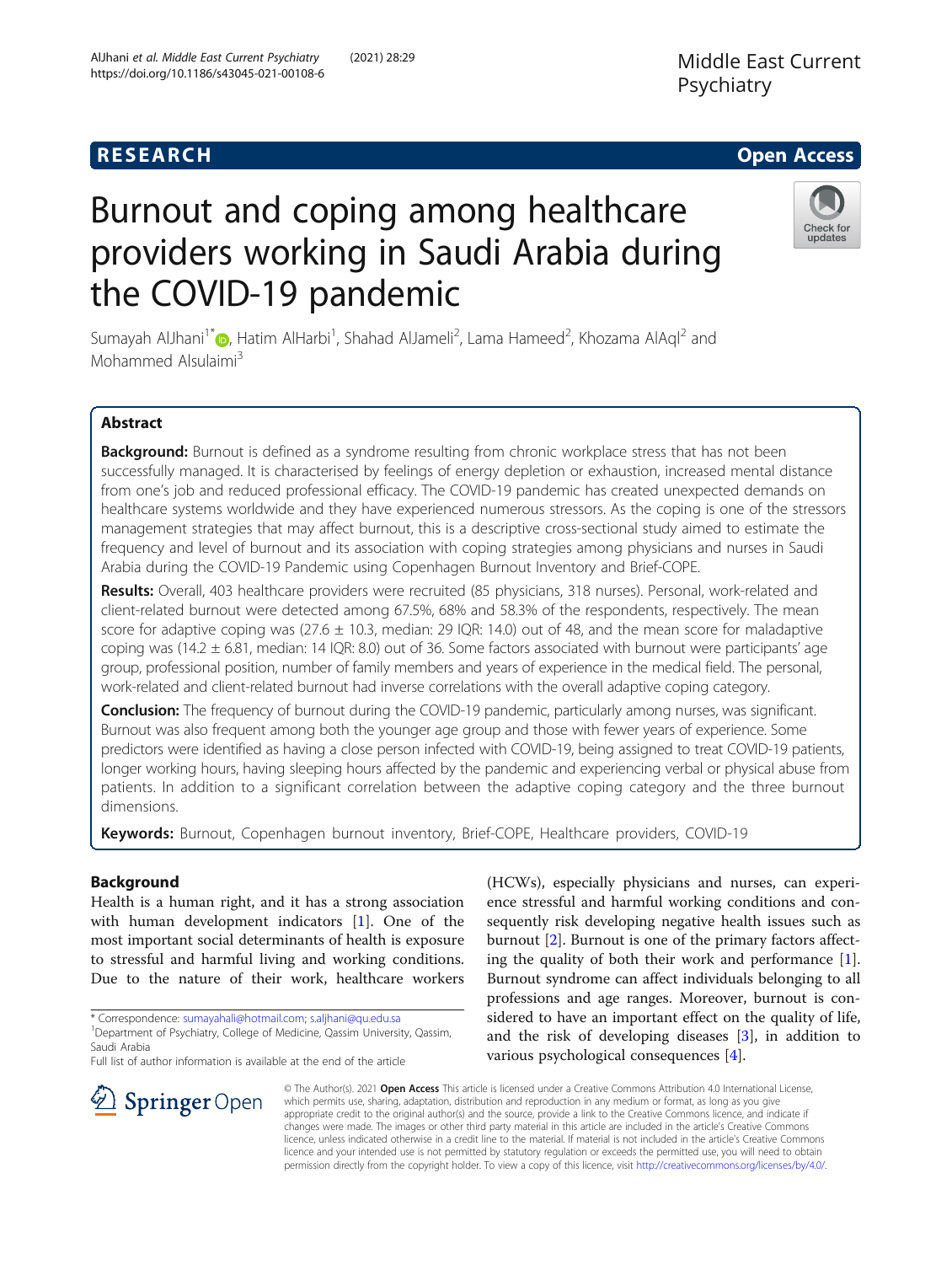The coronavirus disease 2019 (COVID-19) pandemic has spread rapidly and presented global health systems with serious challenges regarding identifying, managing and preventing infections and creating effective strategies to protect the public [\[5](#page-11-0)]. During the COVID-19 pandemic, frontline HCWs have experienced several psychosocial stressors and high volumes of work, which may affect their emotional and mental health and lead to burnout [[6\]](#page-11-0). As this pandemic may foster distinctive workplace stress, recognising such stresses and identifying contributing factors and coping strategies to develop preventive measures is essential.

# Literature review

Burnout is defined by the International Classification of Diseases-11 as a 'syndrome resulting from chronic workplace stress that has not been successfully managed'. It is characterised by feelings of energy depletion or exhaustion, increased mental distance from one's job or feelings of negativism or cynicism related to one's job, and reduced professional efficacy [\[7](#page-11-0)].

As a result of the unexpected demands on healthcare systems worldwide due to COVID-19, frontline HCWs have experienced numerous stressors, high work volumes, and sleep deprivation, which can increase the risk of burnout [[8\]](#page-11-0). Increased work demands, worries about becoming infected with COVID-19 and social distancing may affect burnout [\[8](#page-11-0)]. Additionally, treating patients with COVID-19 can cause distress, depression, insomnia and anxiety [[9\]](#page-12-0).

Burnout may be accompanied by both physical and psychological symptoms including tiredness, disturbed sleep and appetite, physical pain, pessimism, indifference, irascibility and hesitation [[10\]](#page-12-0). Ultimately, it affects quality of life and increases the risk of secondary psychiatric and physical illnesses [[4\]](#page-11-0).

HCWs, especially physicians and nurses, can be at high risk of burnout because of the nature of their work. The effects of burnout can negatively impact client care, consistency of care, and the risk of medical errors [\[1](#page-11-0), [10\]](#page-12-0). Acknowledging the risk of burnout among HCWs may help decrease the stigma towards mental health concerns, and, in turn, help prevent burnout [\[5](#page-11-0)].

A global meta-analysis review reported that 11.23% of nurses have experienced burnout [\[11\]](#page-12-0). Furthermore, a systematic review concerning burnout among doctors revealed high levels of emotional exhaustion and depersonalisation and low levels of personal accomplishment [[12](#page-12-0)].

HCWs exhibit higher levels of psychological distress and acute or post-traumatic stress while working with patients during outbreaks of viral infectious diseases when compared to controls who have lower levels of contact with such patients [\[5](#page-11-0)]. A study on HCWs who cared for patients with COVID-19 found that over half

of the sample had high levels of burnout [[13\]](#page-12-0). Similarly, another study found that, during pandemics, the average level of burnout among medical residents was higher than that of non-pandemic periods [\[14](#page-12-0)].

A study of frontline HCWs in Italy during the COVID-19 pandemic found that they had higher levels of emotional exhaustion than non-pandemic periods; however, relatively few HCWs had low levels of personal gratification and depersonalisation [[6\]](#page-11-0).

Physicians (especially residents) and nurses (particularly those working in acute critical care departments and those who have a history of depressive or anxiety disorders) are at high risk of burnout during the COVID-19 pandemic [[13](#page-12-0)]. Common concerns for HCWs during the pandemic include infecting family members and insufficient access to protective equipment [[15](#page-12-0)].

Coping styles are also associated with burnout. Lazarus and Folkman define coping as a set of cognitive and behavioural efforts that are applied to address the occurrence of internal or external demands considered to exceed one's personal resources [[16](#page-12-0)]. In the workplace, positive coping creates positive feelings that foster improved communication and occupational growth [\[3](#page-11-0)]. Furthermore, positive coping can inhibit the emergence of harmful health conditions, and manifest as problem-solving behaviour and positive appraisals, while negative coping can manifest as a distorted mindset [\[3](#page-11-0)]. Coping strategies used by HCWs, such as talking to senior staff and having hobbies, decreases the risk of burnout, while venting emotions and using substances increases the risk [\[17\]](#page-12-0). Furthermore, using emotions focused on coping rather than the problem increase the risk of burnout [[18](#page-12-0)]. Overall, positive coping has a positive impact on HCWs' psychological state, while negative coping is related to burnout [\[3,](#page-11-0) [19\]](#page-12-0).

While numerous studies have discussed the psychological impact and prevalence of burnout syndrome among HCWs in developed and westernised countries during the COVID-19 pandemic, few studies have been conducted in Middle Eastern countries, including Saudi Arabia. Notably, a systematic review published in 2019 (prior to the COVID-19 pandemic) reported the presence of high rates of burnout syndrome among HCWs in Middle Eastern countries [[20](#page-12-0)]. Thus, the mental and physical impact of COVID-19 among HCWs necessitates further consideration. Consequently, the present study aimed to estimate the frequency and level of burnout among physicians and nurses working in Saudi Arabia during the COVID-19 pandemic, determine the contributing factors and identify the coping strategies that such workers use.

# Methods

# Study design and study area

This study featured a descriptive cross-sectional design, and all regions of Saudi Arabia were targeted for the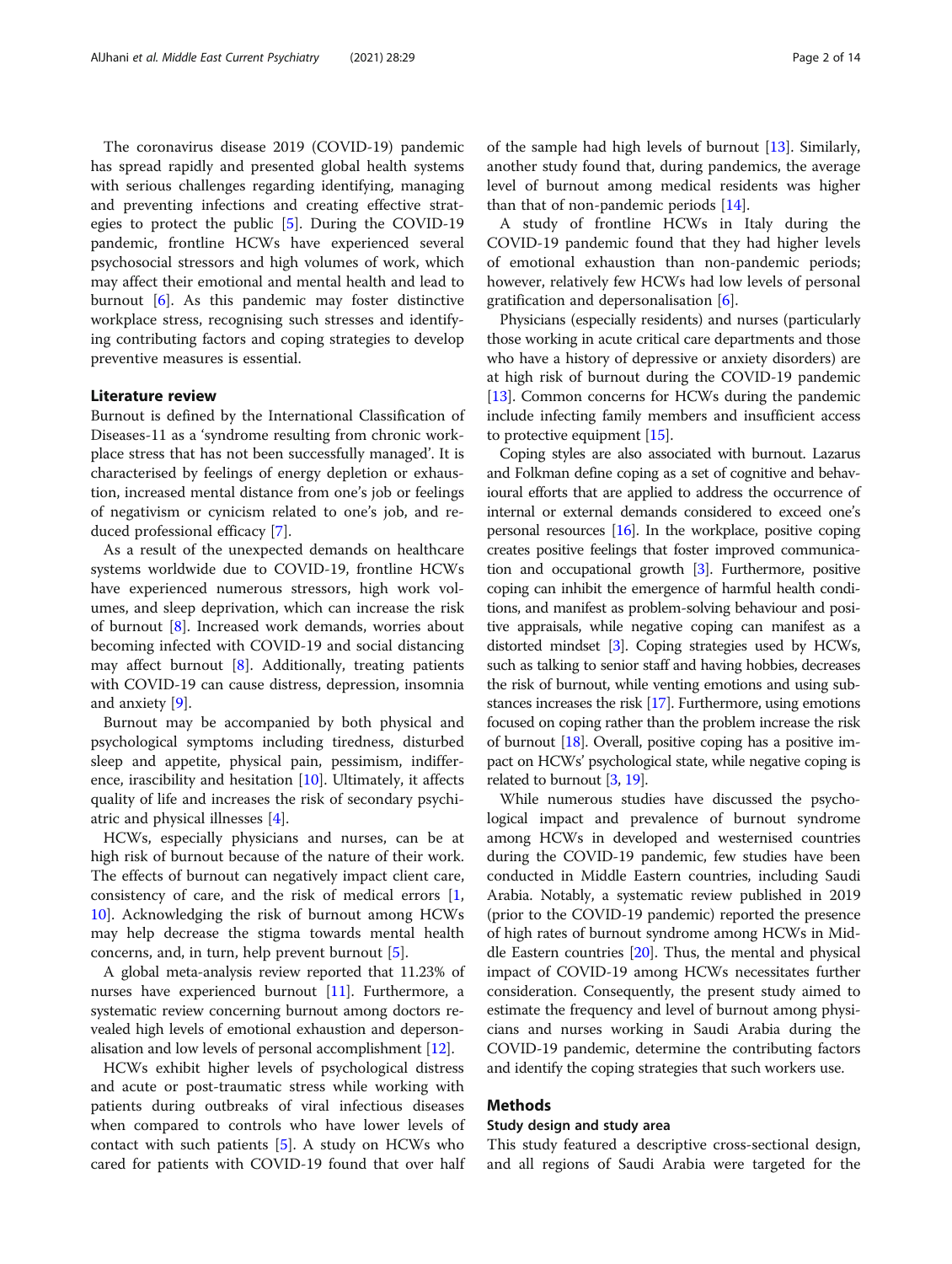sample recruitment. All physicians and nurses registered in the Saudi Commission for health specialities during COVID-19 were included. The sample was calculated as having a 95% confidence interval and margin of error of ± 5%, and the required sample was 384.

On 2 March, 2020, the Saudi Ministry of Health announced the first case of COVID-19 in the country [\[21](#page-12-0)]. Response collection started in July and continued over 2 months.

#### Research instrument and validation

An online survey was distributed through the Saudi Commission for Health Specialties and social media targeting physicians and nurses of all specialties and levels. The survey comprised three components: demographic data, the Copenhagen Burnout Inventory (CBI) and the Brief-COPE (Coping Orientation to Problems Experienced). The latter two questionnaires have both been used in previous studies of HCWs [[22,](#page-12-0) [23\]](#page-12-0); an English version of both questionnaires was used.

#### Copenhagen burnout inventory and brief-COPE

The CBI is a self-administered questionnaire developed by Kristensen et al. [\[24\]](#page-12-0) which focuses on three dimensions: personal burnout, work-related burnout and client-related burnout. It contains 19 items, and responses to these items are rated on a five-point scale (comprising 'always', 'often', 'sometimes', 'seldom' and 'never/almost never', respectively; or 'to a very high degree', 'to a high degree', 'somewhat', 'to a low degree' and 'to a very low degree', respectively). It has satisfactory reliability and validity [\[24](#page-12-0)]. Average scores are calculated for each domain, with an average score of 50% or above indicating burnout [[25\]](#page-12-0). Regarding overall reliability, CBI Cronbach's alpha was 0.953 (95.3%) for the CBI, indicating excellent internal consistency.

The Brief COPE comprises 14 subscales; each of which is measured using two items. Responses are given using a four-point Likert scale ranging from 0 to 3. These subscales can be categorised into approach/avoidant or adaptive/maladaptive forms of coping behaviours, respectively. The adaptive coping category contains 16 items (giving a possible range of 0–48), and includes the active coping, planning, positive reframing, acceptance, humour, religion, using emotional support and instrumental support subscales. Meanwhile, the maladaptive coping category contains 12 items (giving a possible range of 0–36) and includes the self-distraction, denial, venting, substance use, behavioural disengagement and self-blame subscales [[26](#page-12-0)–[28](#page-12-0)]. Regarding overall reliability for the present study, Cronbach's alpha was 0.889 (88.9%), indicating very good internal consistency.

## Statistical analyses

Descriptive statistics were presented in the form of counts, proportions (%), medians (min–max), means and standard deviations (SDs) where appropriate. The scores for the CBI dimensions were compared to the respondents' sociodemographic characteristics using the Mann-Whitney  $U$  test and Kruskal-Wallis test.  $P < 0.05$  was considered to indicate statistical significance. Additionally, using the Kolmogorov-Smirnov and Shapiro-Wilk tests, normality, statistical interactions and collinearity (i.e. variance inflation factor) were assessed. The data followed an abnormal distribution; thus, non-parametric tests were applied. Correlation was conducted to determine the linear relationship between the Brief-COPE domains and the CBI dimensions. Data analyses were performed using SPSS Version 21 (Armonk, New York, IBM Corporation).

## Ethical considerations

All subjects gave their informed written online consent for inclusion before participation. The study protocol was approved by Qassim Regional Research Ethical Committee.

## Results

We analysed 403 HCWs (318 nurses and 85 physicians) and measured their burnout status during the COVID-19 pandemic. The most common age group was 22–35 years (60.5%), and most participants were female (75.9%). Over half (54.8%) were non-Saudis, and almost 60% were married. Furthermore, the majority of respondents were living in the central region (52.4%), and most lived with 1–5 family members. Of the 85 physicians, 35.3% were resident physicians and 32.9% were consultants. Of the 318 nurses, most had a bachelor's degree (71.7%).Over half of the respondents reported having more than six years of experience in the medical field. Almost half (46.9%) indicated that they usually earned SAR 4000–8000 per month. When asked if their income had been affected by the pandemic, 60% indicated that it had not been affected, 20.3% said that it had increased and 19.6% said that it had decreased. Additionally, approximately 68% were working in government hospitals. Finally, 10.9% of the respondents reported having chronic diseases.

Among physicians, the most common specialties were psychiatry (12.9%) and family medicine (10.6%) (Fig. [1](#page-3-0)).

Most nurses worked at the intensive care unit (22.6%) followed by the inpatient ward (19.5%) and emergency room (12.6%) (Fig. [2](#page-3-0)).

Based on descriptive statistics of the CBI dimensions and brief cope, it was found that burnout median score was higher on personal related burnout (mean 58.9 ± 26.5, median 58.3, IQR 37.5) followed by work related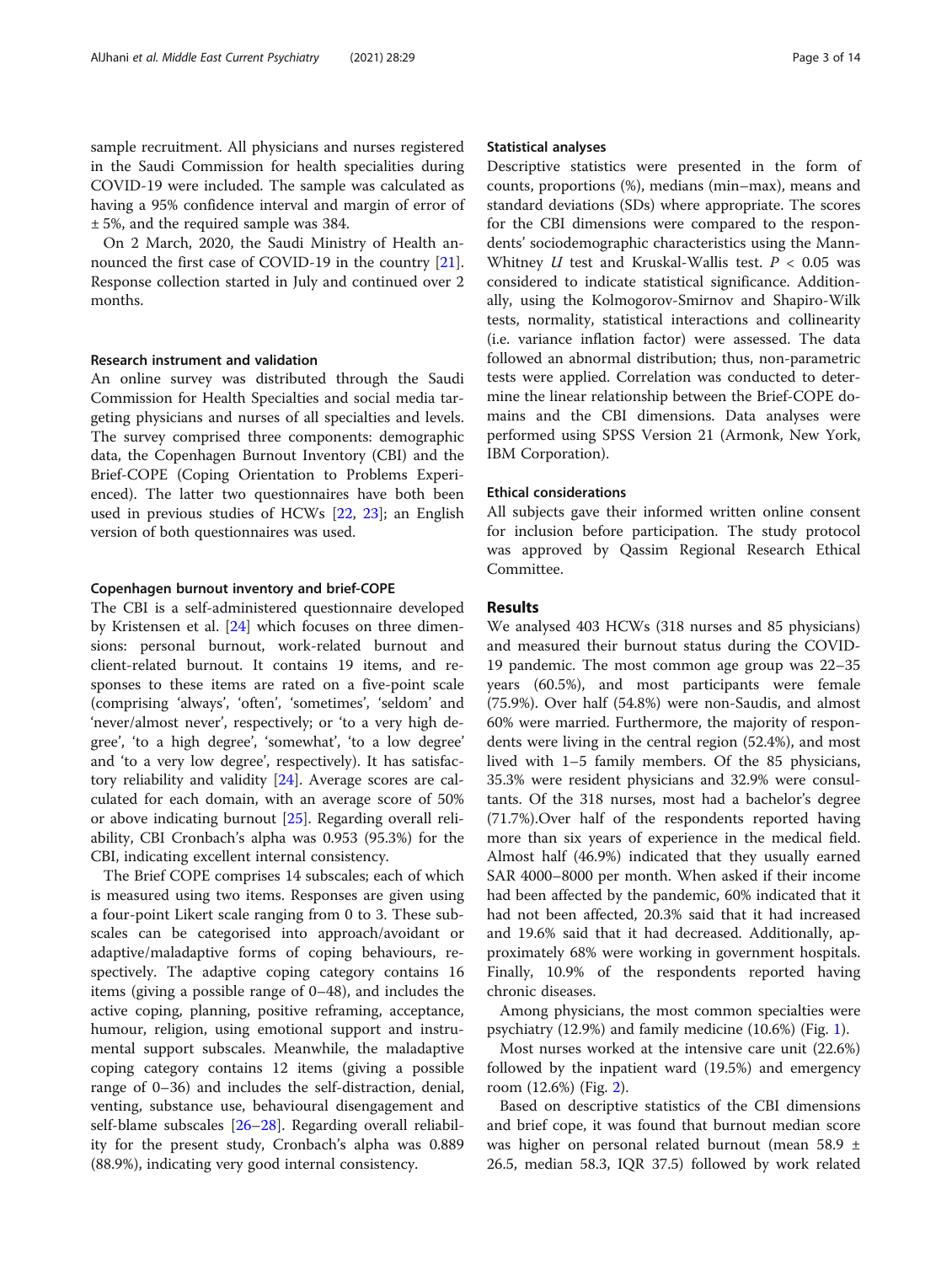<span id="page-3-0"></span>

burnout dimension (mean 56.9 ± 22.6, median 57.1, IQR 28.6), while the least was client-related burnout (mean 51.5 ± 26.1, median 50, IQR 37.5). Concerning brief cope scales which were subdivided into two subscales (adaptive and maladaptive coping subscales). The overall median adaptive coping subscale score was 29 (IQR 14.0, mean  $27.6 \pm 10.3$ ). Among its domains, religion (median 4.0, IQR 3, mean  $4.03 \pm 1.82$ ), acceptance (median 4.0, IQR 2, mean  $3.81 \pm 1.73$ ), active coping (median 4.0, IQR 2, mean  $3.63 \pm 1.61$ ), planning (median 4.0, IQR 3, mean  $3.57 \pm 1.67$  and positive reframing (median 4.0, IOR 6, mean  $3.71 \pm 1.71$ ) were higher. On the other hand, the overall median maladaptive coping subscale score was 14 (IOR 8.0, mean  $14.2 \pm 6.81$ ). With regards to its domains, self-distraction (median 3.0, IQR 2, mean 3.29 ± 1.59), venting (median 3.0, IQR 2, mean 2.78  $\pm$  1.60) and denial (median 3.0, IOR 3, mean 2.32  $\pm$ 1.79) had the highest median score (Table [1\)](#page-4-0).

Figure [3](#page-4-0) depicts the level of burnout among respondents in terms of each of the CBI's dimensions. High personal, work-related and client-related burnout was

detected among 67.5%, 68% and 58.3% of respondents, respectively, while low personal, work-related and clientrelated burnout was observed among 32.5%, 32% and 41.7% of respondents, respectively.

We performed a correlation procedure to determine the linear agreement between the CBI dimensions and Brief-COPE domains (Table [2](#page-5-0)). The personal burnout dimension had inverse correlations with the overall adaptive coping category ( $r = -0.116$ ;  $p = 0.020$ ) and the instrumental support ( $r = -0.116$ ;  $p = 0.020$ ), emotional support ( $r = -0.099$ ;  $p = 0.047$ ) and positive reframing  $(r = -0.100; p = 0.045)$  subscales, respectively. Workrelated burnout had negative correlations with the overall adaptive coping category ( $r = -0.113$ ;  $p = 0.023$ ) and the emotional support ( $r = -0.109$ ;  $p = 0.029$ ), active coping ( $r = -0.196$ ;  $p < 0.001$ ), self-distraction ( $r =$  $-0.110$ ;  $p = 0.027$ ) and positive reframing ( $r = -0.099$ ; p = 0.048) subscales, respectively. Moreover, client-related burnout showed significant inverse correlations with the overall adaptive coping category ( $r = -0.161$ ;  $p = 0.001$ ) and the active coping  $(r = -240; p < 0.001)$ , acceptance

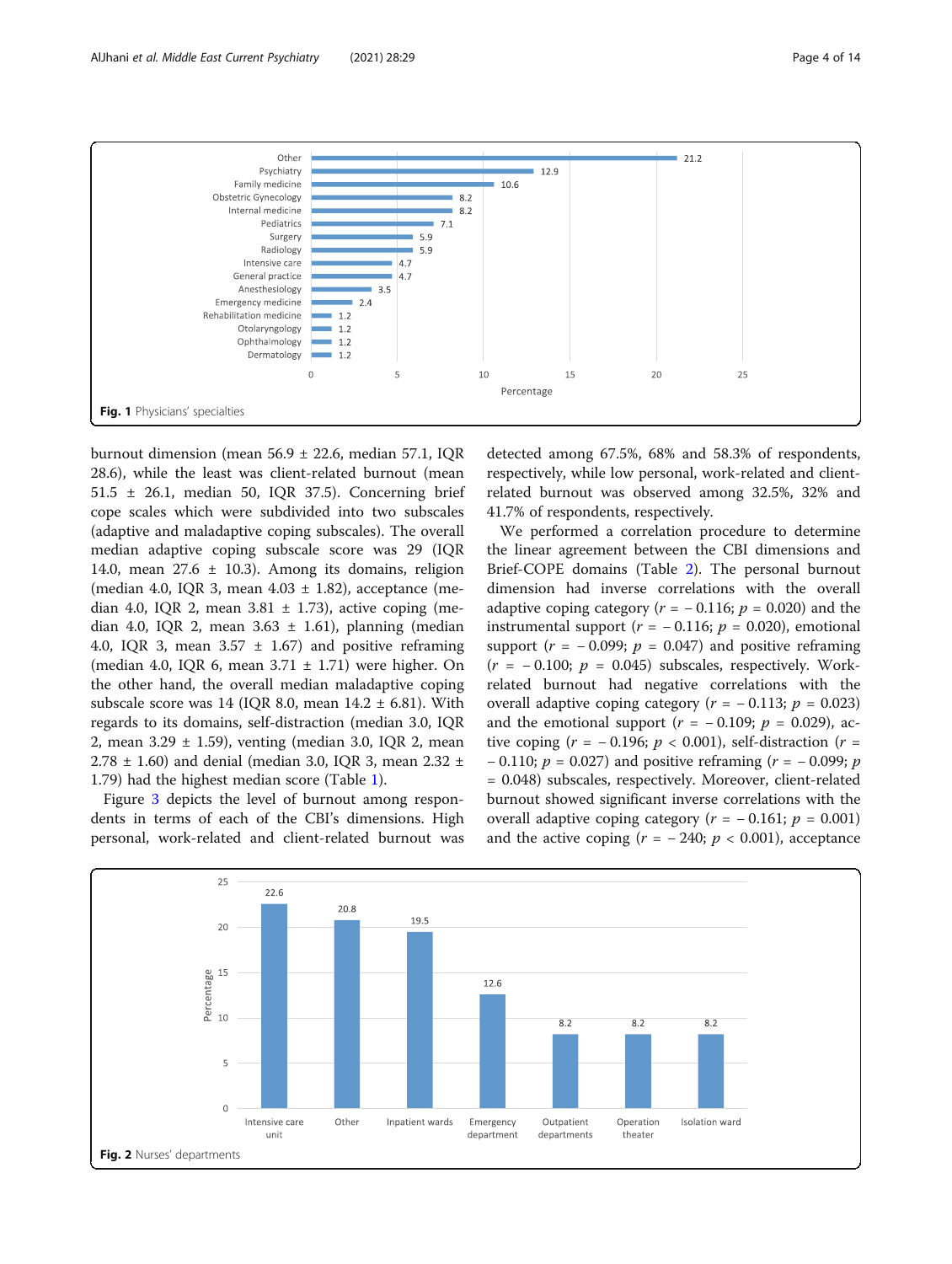<span id="page-4-0"></span>

|  | <b>Table 1</b> Descriptive statistics of CBI and Brief COPE ( $n = 403$ ) |  |  |  |  |
|--|---------------------------------------------------------------------------|--|--|--|--|
|  |                                                                           |  |  |  |  |

| <b>CBI dimensions</b>        | <b>Median</b> | <b>IQR</b> |
|------------------------------|---------------|------------|
| Personal burnout             | 58.3          | 37.5       |
| Work-related burnout         | 57.1          | 28.6       |
| Client-related burnout       | 50            | 37.5       |
| <b>Brief COPF</b>            |               |            |
| Adaptive coping subscales    | 29.0          | 14.00      |
| · Instrumental support       | 3.00          | 2.00       |
| · Emotional support          | 3.00          | 2.00       |
| • Active coping              | 4.00          | 2.00       |
| • Planning                   | 4.00          | 3.00       |
| • Positive reframing         | 4.00          | 6.00       |
| • Acceptance                 | 4.00          | 2.00       |
| • Humour                     | 2.00          | 3.00       |
| • Religion                   | 4.00          | 3.00       |
| Maladaptive coping subscales | 14.0          | 8.00       |
| • Self-distraction           | 3.00          | 2.00       |
| • Denial                     | 3.00          | 3.00       |
| · Self-blaming               | 2.00          | 4.00       |
| • Behavioural disengagement  | 2.00          | 3.00       |
| • Venting                    | 3.00          | 2.00       |
| • Substance use              | 0.00          | 2.00       |

CBI Copenhagen Burnout Inventory

 $(r = -0.127; p = 0.010)$ , self-distraction  $(r = -0.126; p = 0.010)$ 0.010), positive reframing ( $r = -0.176$ ;  $p < 0.001$ ) and religion ( $r = -0.166$ ;  $p = 0.001$ ) subscales, respectively. Conversely, self-blaming had positive and significant correlations with both work-related ( $r = 0.136$ ;  $p =$ 0.006) and client-related ( $r = 0.175$ ;  $p < 0.001$ ) burnout.

When measuring the association between the CBI dimensions and respondents' sociodemographic characteristics, respondents in the younger age group (22–35 years) showed significantly higher burnout in the personal (T = 2.388;  $p = 0.025$ ), work-related (T = 3.102;  $p$  $= 0.001$ ) and client-related (*T* = 3.192; *p* = 0.002) dimensions when compared to those aged over 35 years. When compared to physicians, nurses showed significantly higher burnout in the personal ( $T = -3.292$ ;  $p = 0.002$ ),

work-related ( $T = -4.594$ ;  $p < 0.001$ ) and client-related  $(T = -3.024; p = 0.001)$  dimensions. Similarly, respondents living with 6–10 family members exhibited significantly higher burnout in the work-related ( $F = 2.152$ ; p = 0.031) and client-related ( $F = 2.659$ ;  $p = 0.048$ ) dimensions than those living with other numbers of family members. Furthermore, nurses with postgraduate education showed significantly higher burnout in the personal  $(F = 2.805; p = 0.020)$  and work-related  $(F = 3.158; p = 1.020)$ 0.009) dimensions when compared to other nurses. Those with experience of 6 years or less in the medical field exhibited significantly higher burnout scores in the personal (*T* = 2.377;  $p = 0.008$ ), work-related (*T* = 3.107;  $p = 0.001$ ) and client-related (T = 2.975;  $p = 0.003$ ) dimensions when compared with those with more experience. Respondents with less income  $(\leq 8000$  SAR) showed significantly higher burnout scores for the personal ( $F = 5.365$ ;  $p = 0.008$ ) and work-related ( $F = 4.678$ ;  $p = 0.019$ ) burnout dimensions when compared to those with higher incomes. Those who reported an increased income during the pandemic showed significantly higher burnout scores in the personal burnout dimension  $(F =$ 5.718;  $p = 0.002$ ) when compared to those whose income had decreased. However, those whose income had decreased exhibited higher burnout scores in the workrelated dimension ( $F = 3.149$ ;  $p = 0.017$ ) when compared to those whose income had increased. Finally, respondents working at government hospitals had significantly higher burnout scores for the personal dimension  $(F =$ 3.171;  $p = 0.021$ ) when compared to those working at other hospitals (Table [3](#page-6-0)).

Table [4](#page-8-0) presents data concerning respondents' experiences during the COVID-19 pandemic, as well as other related variables. Most of the participants did not have previous experience with an infectious epidemic/pandemic (71%) or infection control (54.1%). Only 14.4% became infected with COVID-19, while 65.3% were tested, 52.6% were quarantined, and for more than half, a close person (e.g. family member, friend or co-worker) had been infected. Further, 56.3% of participants were assigned to treat patients with COVID-19 while 41.4% were assigned to a different specialty during COVID-19.

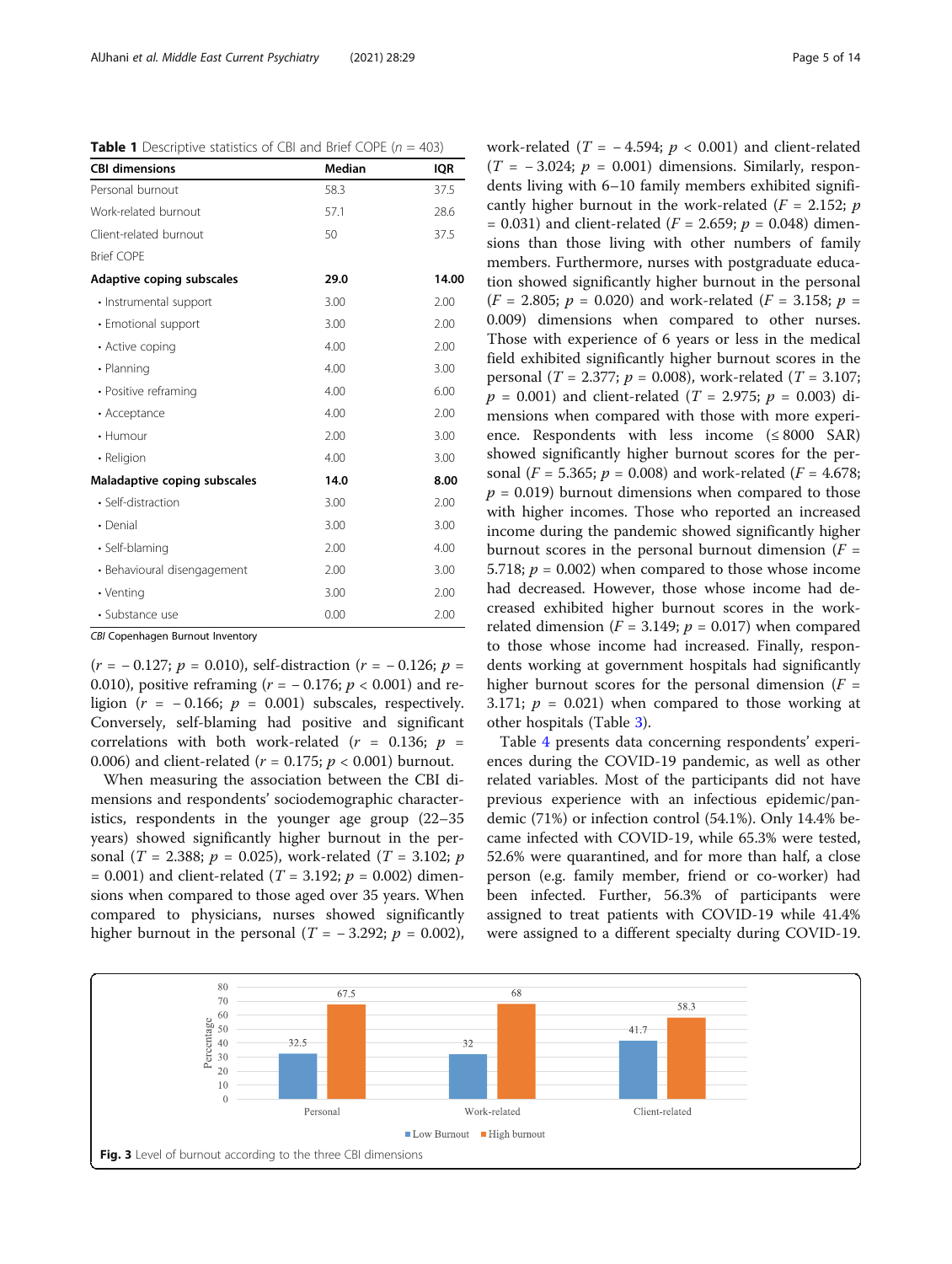<span id="page-5-0"></span>

|  |  |  | <b>Table 2</b> Correlations (Pearson's r) between the CBI dimensions and Brief-COPE domains ( $n = 403$ ) |  |
|--|--|--|-----------------------------------------------------------------------------------------------------------|--|
|--|--|--|-----------------------------------------------------------------------------------------------------------|--|

| <b>Brief-COPE domains</b>    | <b>Burnout</b> |              |                       |
|------------------------------|----------------|--------------|-----------------------|
|                              | Personal       | Work-related | <b>Client-related</b> |
| Adaptive coping subscales    | $-0.116*$      | $-0.113*$    | $-0.161**$            |
| Instrumental support         | $-0.116*$      | $-0.092$     | $-0.092$              |
| Emotional support            | $-0.099*$      | $-0.109*$    | $-0.071$              |
| Active coping                | $0.144***$     | $-0.196**$   | $-0.240**$            |
| Planning                     | $-0.051$       | $-0.062$     | $-0.062$              |
| Positive reframing           | $-0.100*$      | $-0.099*$    | $-0.176**$            |
| Acceptance                   | $-0.057$       | $-0.072$     | $-0.127*$             |
| Humour                       | $-0.089$       | $-0.043$     | $-0.037$              |
| Religion                     | $-0.040$       | $-0.052$     | $-0.166**$            |
| Maladaptive coping subscales | $-0.036$       | $-0.007$     | 0.017                 |
| Self-distraction             | $-0.084$       | $-0.110*$    | $-0.126*$             |
| Denial                       | $-0.057$       | $-0.048$     | $-0.004$              |
| Self-blaming                 | 0.070          | $0.136***$   | $0.175***$            |
| Behavioural disengagement    | 0.064          | 0.058        | 0.060                 |
| Venting                      | $-0.047$       | $-0.033$     | $-0.043$              |
| Substance use                | $-0.085$       | $-0.038$     | $-0.010$              |

\* Correlation is significant at the 0.05 level (two-tailed); \*\*correlation is significant at the 0.01 level (two-tailed)

About two-third of the participants' working hours were affected during the pandemic: for 44.9%, working hours increased to more than 12 h while more than half of their sleeping hours were affected. Before the pandemic, 81.1% were getting at least 6–9 h of sleep; during the pandemic, 53.3% were getting less than 6 h of sleep. Only 18.9% received incentives during the pandemic at the time of the study and 33.7% were exposed to verbal or physical violence.

When measuring the association between the burnout dimensions and the respondents' characteristics, the respondents who had been quarantined as a result of COVID-19 showed significantly higher personal burnout scores ( $T = 2.192$ ;  $p = 0.024$ ) when compared to those who were not quarantined. Furthermore, those having close personal contact with COVID-19 patients showed significantly higher burnout scores in the personal ( $T =$ 4.033;  $p < 0.001$ ), work-related (T = 4.203;  $p < 0.001$ ) and client-related  $(T = 3.117; p = 0.008)$  dimensions when compared to other respondents. Those who had been assigned to work in different specialties as a result of the pandemic exhibited higher scores on the personal  $(T = 4.380; p < 0.001)$ , work-related  $(T = 3.242; p =$ 0.001) and client-related ( $T = 3.124$ ;  $p = 0.003$ ) burnout dimensions than those who did not change specialty. Those who were assigned to treat patients with COVID-19 showed significantly higher burnout scores on personal (T = 4.469;  $p < 0.001$ ), work-related (T = 5.712; p  $< 0.001$ ) and client-related (*T* = 4.659; *p*  $< 0.001$ )

dimensions than those who did not work with such patients, while those who received incentives from work during the pandemic showed significantly higher clientrelated burnout scores ( $T = 2.206$ ;  $p = 0.009$ ) than those who did not receive such incentives. Respondents whose working hours had been affected by the pandemic showed significantly higher personal ( $T = 3.210$ ;  $p =$ 0.003), work-related ( $T = 3.766$ ,  $p < 0.001$ ) and clientrelated ( $T = 2.482$ ;  $p = 0.029$ ) burnout when compared to those whose working hours were unaffected. Respondents who worked an average of  $> 12$  h a day during the pandemic exhibited significantly higher personal  $(F =$ 8.313;  $p < 0.001$ ), work-related ( $F = 14.637$ ;  $p < 0.001$ ) and client-related ( $F = 6.339$ ;  $p = 0.001$ ) burnout scores than those who worked lesser hours, while those who stated that they slept for 10 h or more before the pandemic showed significantly higher personal burnout  $(F =$ 3.456;  $p = 0.038$ ) than those who slept for fewer hours prior to the pandemic. Respondents whose sleeping hours were affected by the pandemic showed significantly higher personal ( $T = 5.902$ ;  $p < 0.001$ ), workrelated (T = 6.015;  $p < 0.001$ ) and client-related (T = 4.669;  $p < 0.001$ ) burnout scores than those whose sleep was not affected. Incidentally, respondents who slept for an average of 10 h or more a night during the pandemic showed significantly higher personal burnout scores ( $F =$ 6.331;  $p = 0.001$ ) than those who slept for less hours, but those who slept for less than 6 h were more strongly associated with work-related ( $F = 12.098$ ;  $p < 0.001$ ) and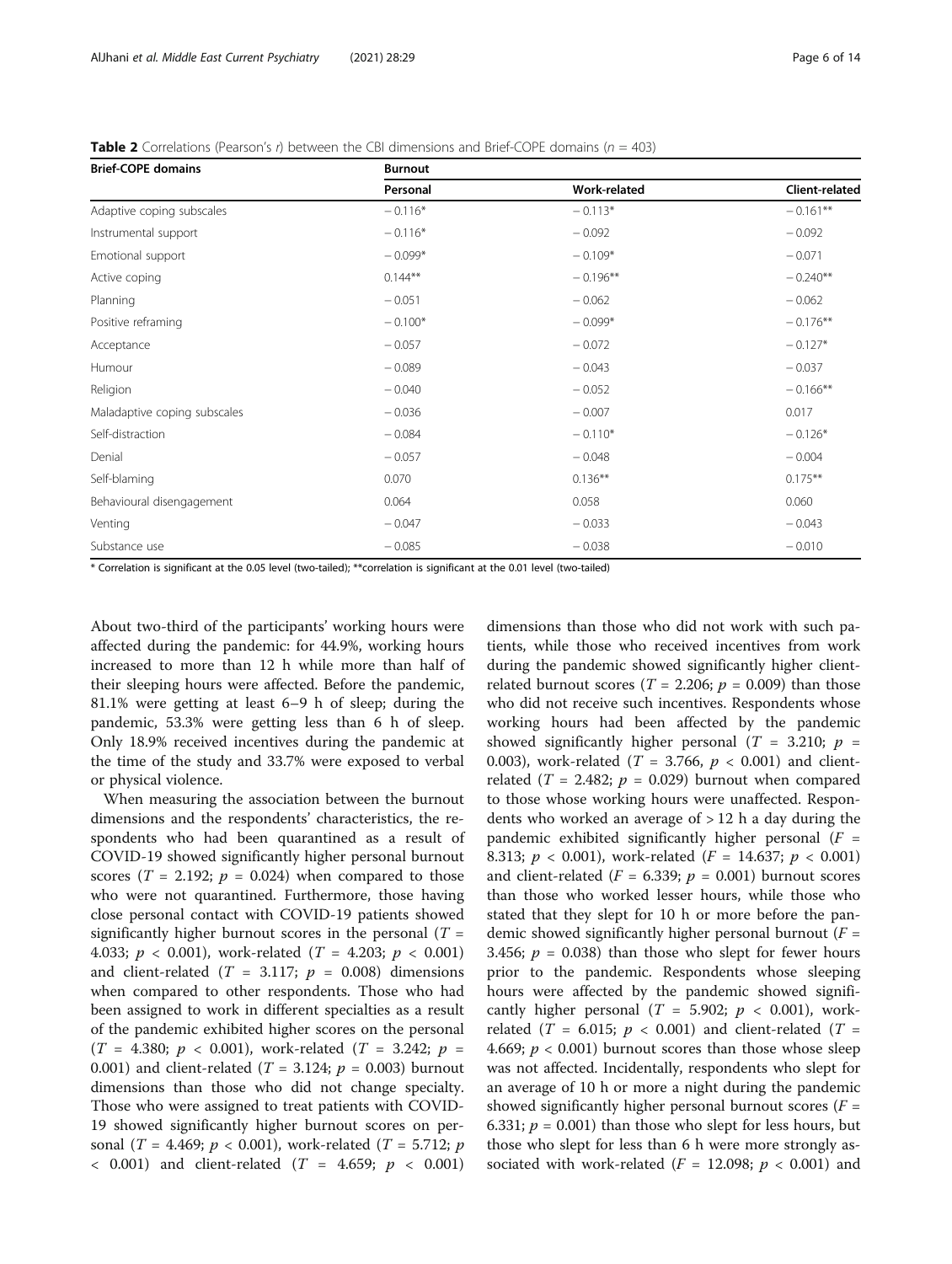# <span id="page-6-0"></span>**Table 3** Respondents' sociodemographic characteristics ( $n = 403$ ) and statistical associations between the CBI subscales

| Factor                                                  | <b>Burnout</b> |                                                |                                                    |                                                      |  |  |  |  |
|---------------------------------------------------------|----------------|------------------------------------------------|----------------------------------------------------|------------------------------------------------------|--|--|--|--|
|                                                         | N(%)           | Personal<br>Mean $\pm$ SD<br>Total score (100) | Work-related<br>Mean $\pm$ SD<br>Total score (100) | Client-related<br>Mean $\pm$ SD<br>Total score (100) |  |  |  |  |
| Age group <sup>a</sup>                                  |                |                                                |                                                    |                                                      |  |  |  |  |
| $22-35$ years                                           | 244 (60.5%)    | $61.4 \pm 25.5$                                | $59.7 \pm 23.4$                                    | $54.8 \pm 27.1$                                      |  |  |  |  |
| $> 35$ years                                            | 159 (39.5%)    | $55.0 \pm 25.9$                                | $52.7 \pm 20.7$                                    | $46.5 \pm 23.7$                                      |  |  |  |  |
| T test                                                  |                | 2.388                                          | 3.102                                              | 3.192                                                |  |  |  |  |
| $P$ value                                               |                | $0.025***$                                     | $0.001**$                                          | $0.002**$                                            |  |  |  |  |
| Gender <sup>a</sup>                                     |                |                                                |                                                    |                                                      |  |  |  |  |
| Male                                                    | 97 (24.1%)     | $58.4 \pm 27.5$                                | $55.9 \pm 23.4$                                    | $55.0 \pm 23.4$                                      |  |  |  |  |
| Female                                                  | 306 (75.9%)    | $59.0 \pm 26.2$                                | $57.3 \pm 22.4$                                    | $50.4 \pm 26.8$                                      |  |  |  |  |
| $T$ test                                                |                | $-0.215$                                       | $-0.550$                                           | 1.513                                                |  |  |  |  |
| $P$ value                                               |                | 0.920                                          | 0.779                                              | 0.131                                                |  |  |  |  |
| Nationality <sup>a</sup>                                |                |                                                |                                                    |                                                      |  |  |  |  |
| Saudi                                                   | 182 (45.2%)    | $59.4 \pm 26.3$                                | $57.8 \pm 22.6$                                    | $53.7 \pm 25.4$                                      |  |  |  |  |
| Non-Saudi                                               | 221 (54.8%)    | $58.4 \pm 26.7$                                | $56.2 \pm 22.7$                                    | $49.8 \pm 26.5$                                      |  |  |  |  |
| T test                                                  |                | 0.379                                          | 0.703                                              | 1.485                                                |  |  |  |  |
| $P$ value                                               |                | 0.694                                          | 0.222                                              | 0.076                                                |  |  |  |  |
| Marital status <sup>a</sup>                             |                |                                                |                                                    |                                                      |  |  |  |  |
| Unmarried                                               | 173 (42.9%)    | $60.9 \pm 26.1$                                | $58.2 \pm 23.1$                                    | $52.8 \pm 26.5$                                      |  |  |  |  |
| Married                                                 | 230 (57.1%)    | $57.3 \pm 26.7$                                | $56.1 \pm 22.3$                                    | $50.6 \pm 25.8$                                      |  |  |  |  |
| T test                                                  |                | 1.384                                          | 0.922                                              | 0.837                                                |  |  |  |  |
| $P$ value                                               |                | 0.179                                          | 0.313                                              | 0.234                                                |  |  |  |  |
| Position <sup>a</sup>                                   |                |                                                |                                                    |                                                      |  |  |  |  |
| Physician                                               | 85 (21.1%)     | $50.6 \pm 28.5$                                | $47.2 \pm 24.1$                                    | $44.0 \pm 25.1$                                      |  |  |  |  |
| Nurse                                                   | 318 (78.9%)    | $61.1 \pm 25.5$                                | $59.6 \pm 21.5$                                    | $53.6 \pm 25.9$                                      |  |  |  |  |
| T test                                                  |                | $-3.292$                                       | $-4.594$                                           | $-3.024$                                             |  |  |  |  |
| $P$ value                                               |                | $0.002**$                                      | $<0.001**$                                         | $0.001**$                                            |  |  |  |  |
| Working region <sup>a</sup>                             |                |                                                |                                                    |                                                      |  |  |  |  |
| Central region                                          | 211 (52.4%)    | $58.2 \pm 24.4$                                | $56.7 \pm 21.8$                                    | $52.2 \pm 25.6$                                      |  |  |  |  |
| Northern region                                         | 37 (09.2%)     | $56.1 \pm 32.1$                                | $49.4 \pm 22.4$                                    | $43.5 \pm 29.0$                                      |  |  |  |  |
| Eastern region                                          | 58 (14.4%)     | $61.2 \pm 26.1$                                | $61.6 \pm 20.2$                                    | $53.4 \pm 25.5$                                      |  |  |  |  |
| Western region                                          | 55 (13.6%)     | $58.9 \pm 29.8$                                | $57.3 \pm 26.3$                                    | $50.9 \pm 24.8$                                      |  |  |  |  |
| Southern region                                         | 42 (10.4%)     | $61.7 \pm 27.6$                                | $57.9 \pm 23.9$                                    | $53.5 \pm 27.9$                                      |  |  |  |  |
| F test                                                  |                | 0.371                                          | 1.688                                              | 1.062                                                |  |  |  |  |
| $P$ value                                               |                | 0.881                                          | 0.166                                              | 0.238                                                |  |  |  |  |
| Number of family members <sup>b</sup>                   |                |                                                |                                                    |                                                      |  |  |  |  |
| None                                                    | 46 (11.4%)     | $54.4 \pm 28.0$                                | $51.8 \pm 21.4$                                    | $43.7 \pm 26.1$                                      |  |  |  |  |
| $1 - 5$                                                 | 262 (65.0%)    | $58.6 \pm 25.8$                                | $56.5 \pm 22.6$                                    | $51.7 \pm 26.4$                                      |  |  |  |  |
| $6 - 10$                                                | 71 (17.6%)     | $64.4 \pm 24.4$                                | $62.2 \pm 22.4$                                    | $57.2 \pm 24.1$                                      |  |  |  |  |
| >10                                                     | 24 (06.0%)     | $54.3 \pm 34.8$                                | $55.8 \pm 24.0$                                    | $48.6 \pm 25.8$                                      |  |  |  |  |
| F test                                                  |                | 1.709                                          | 2.152                                              | 2.659                                                |  |  |  |  |
| $P$ value                                               |                | 0.135                                          | $0.031**$                                          | $0.048**$                                            |  |  |  |  |
| Physicians' professional rank ( $n = 85$ ) <sup>a</sup> |                |                                                |                                                    |                                                      |  |  |  |  |
| Service                                                 | 06 (07.1%)     | $38.9 \pm 20.0$                                | $39.9 \pm 21.4$                                    | $37.5 \pm 20.6$                                      |  |  |  |  |
| Resident trainee                                        | 30 (35.3%)     | $58.9 \pm 30.5$                                | $49.8 \pm 26.3$                                    | $42.6 \pm 26.7$                                      |  |  |  |  |
| Consultant                                              | 28 (32.9%)     | $46.1 \pm 28.4$                                | $48.1 \pm 23.0$                                    | $45.9 \pm 22.2$                                      |  |  |  |  |
| Specialist                                              | 21 (24.7%)     | $48.0 \pm 26.5$                                | $44.4 \pm 24.1$                                    | $45.2 \pm 29.9$                                      |  |  |  |  |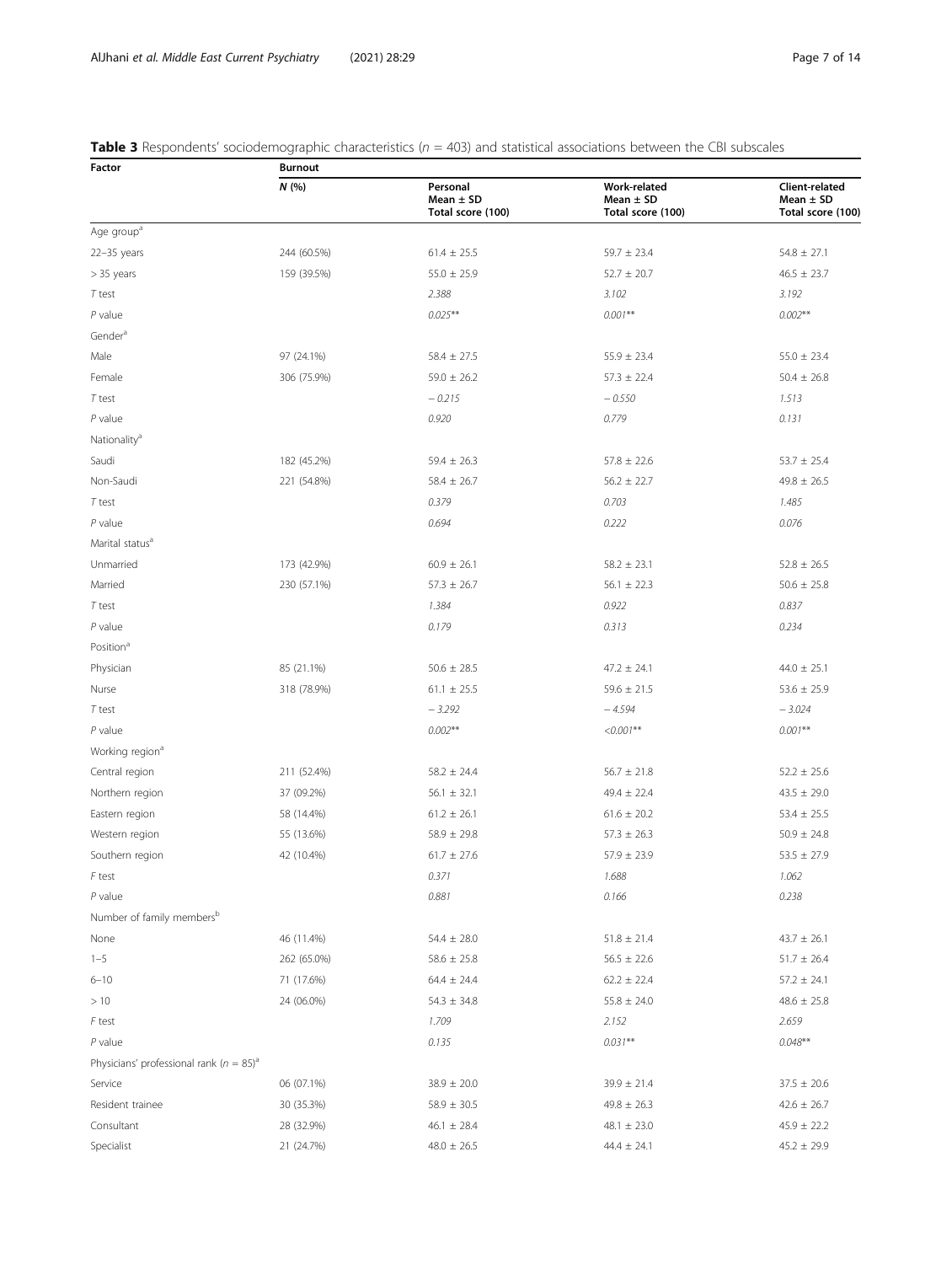|  | <b>Table 3</b> Respondents' sociodemographic characteristics ( $n = 403$ ) and statistical associations between the CBI subscales (Continued) |  |  |  |
|--|-----------------------------------------------------------------------------------------------------------------------------------------------|--|--|--|
|--|-----------------------------------------------------------------------------------------------------------------------------------------------|--|--|--|

| Factor                                                | <b>Burnout</b> |                                                |                                                           |                                                      |  |  |  |
|-------------------------------------------------------|----------------|------------------------------------------------|-----------------------------------------------------------|------------------------------------------------------|--|--|--|
|                                                       | N(%            | Personal<br>Mean $\pm$ SD<br>Total score (100) | <b>Work-related</b><br>Mean $\pm$ SD<br>Total score (100) | Client-related<br>Mean $\pm$ SD<br>Total score (100) |  |  |  |
| $F$ test                                              |                | 1.497                                          | 0.396                                                     | 0.232                                                |  |  |  |
| $P$ value                                             |                | 0.271                                          | 0.861                                                     | 0.756                                                |  |  |  |
| Nurses' education level <sup>b</sup>                  |                |                                                |                                                           |                                                      |  |  |  |
| Diploma                                               | 39 (12.3%)     | $52.6 \pm 26.4$                                | $51.6 \pm 15.2$                                           | $50.7 \pm 22.0$                                      |  |  |  |
| Bachelor's                                            | 228 (71.7%)    | $61.8 \pm 25.1$                                | $60.5 \pm 22.5$                                           | $53.2 \pm 27.2$                                      |  |  |  |
| Masters or PhD                                        | 51 (16.1%)     | $64.7 \pm 25.5$                                | $61.3 \pm 20.2$                                           | $57.3 \pm 23.2$                                      |  |  |  |
| F test                                                |                | 2.805                                          | 3.158                                                     | 0.769                                                |  |  |  |
| $P$ value                                             |                | $0.020**$                                      | $0.009**$                                                 | 0.489                                                |  |  |  |
| Years of experience in the medical field <sup>a</sup> |                |                                                |                                                           |                                                      |  |  |  |
| $\leq 6$ years                                        | 181 (45%)      | $62.8 \pm 27.0$                                | $60.8 \pm 24.1$                                           | $55.8 \pm 27.2$                                      |  |  |  |
| $> 6$ years                                           | 222 (55.1%)    | $55.6 \pm 25.6$                                | $53.8 \pm 20.9$                                           | 48.1 $\pm$ 24.7                                      |  |  |  |
| $T$ test                                              |                | 2.737                                          | 3.107                                                     | 2.975                                                |  |  |  |
| $P$ value                                             |                | $0.008**$                                      | $0.001**$                                                 | $0.003**$                                            |  |  |  |
| Monthly income (SAR) <sup>b</sup>                     |                |                                                |                                                           |                                                      |  |  |  |
| $\leq 8000$                                           | 203 ((50.4%)   | $61.6 \pm 25.8$                                | $59.2 \pm 22.2$                                           | $52.8 \pm 26.4$                                      |  |  |  |
| 8001-15,000                                           | 101 (25.1%)    | $55.3 \pm 25.9$                                | $52.0 \pm 23.6$                                           | $50.1 \pm 26.4$                                      |  |  |  |
| >15,000                                               | 99 (24.6%)     | $48.3 \pm 26.9$                                | $50.1 \pm 23.0$                                           | $44.7 \pm 22.8$                                      |  |  |  |
| $F$ test                                              |                | 5.365                                          | 4.678                                                     | 1.765                                                |  |  |  |
| $P$ value                                             |                | $0.008**$                                      | $0.019**$                                                 | 0.188                                                |  |  |  |
| Income affected by COVID-19 <sup>b</sup>              |                |                                                |                                                           |                                                      |  |  |  |
| Yes, higher                                           | 82 (20.3%)     | $63.3 \pm 28.6$                                | $58.4 \pm 25.6$                                           | $53.5 \pm 25.1$                                      |  |  |  |
| Yes, lower                                            | 79 (19.6%)     | $65.2 \pm 26.1$                                | $61.9 \pm 20.9$                                           | $55.3 \pm 23.6$                                      |  |  |  |
| No change                                             | 242 (60.0%)    | $55.3 \pm 25.3$                                | $54.8 \pm 21.9$                                           | $49.7 \pm 27.1$                                      |  |  |  |
| F test                                                |                | 5.718                                          | 3.149                                                     | 1.658                                                |  |  |  |
| $P$ value                                             |                | $0.002**$                                      | $0.017***$                                                | 0.154                                                |  |  |  |
| Working sector <sup>b</sup>                           |                |                                                |                                                           |                                                      |  |  |  |
| Primary healthcare                                    | 71 (17.6%)     | $56.5 \pm 23.5$                                | $52.9 \pm 20.4$                                           | $49.0 \pm 21.2$                                      |  |  |  |
| Government hospital                                   | 272 (67.5%)    | $61.4 \pm 26.2$                                | $59.1 \pm 23.3$                                           | $52.7 \pm 27.3$                                      |  |  |  |
| Private hospital                                      | 39 (09.7%)     | $52.2 \pm 29.2$                                | $53.9 \pm 18.0$                                           | $52.2 \pm 23.3$                                      |  |  |  |
| University hospital                                   | 21 (05.2%)     | $47.4 \pm 29.5$                                | $47.9 \pm 25.2$                                           | $44.2 \pm 29.4$                                      |  |  |  |
| F test                                                |                | 3.171                                          | 2.980                                                     | 0.950                                                |  |  |  |
| $P$ value                                             |                | $0.021**$                                      | 0.063                                                     | 0.533                                                |  |  |  |
| Has a chronic disease <sup>a</sup>                    |                |                                                |                                                           |                                                      |  |  |  |
| Yes                                                   | 44 (10.9%)     | $58.2 \pm 26.0$                                | $54.9 \pm 22.3$                                           | $52.1 \pm 22.9$                                      |  |  |  |
| No                                                    | 359 (89.1%)    | $58.9 \pm 26.5$                                | $57.2 \pm 22.7$                                           | $51.5 \pm 26.5$                                      |  |  |  |
| $T$ test                                              |                | $-0.170$                                       | $-0.648$                                                  | 0.146                                                |  |  |  |
| $P$ value                                             |                | 0.975                                          | 0.601                                                     | 0.996                                                |  |  |  |

\*\*significant at the  $p < 0.05$  level

 $^{\text{a}}\!p$  value has been calculated using the Mann Whitney U test bp value has been calculated using the Kruskal-Wallis test

client-related ( $F = 7.501$ ;  $p = 0.001$ ) burnout when compared to the other respondents. Finally, respondents who had been exposed to verbal or physical violence from a patient confirmed as having or suspected of having COVID-19 during work showed significantly higher personal (*T* = 4.789;  $p < 0.001$ ), work-related (*T* = 5.870;  $p < 0.001$ ) and client-related (*T* = 6.423;  $p < 0.001$ ) burnout scores when compared to those who had no such experiences (Table [4](#page-8-0)).

Figure [4](#page-9-0) presents a comparison of the respondents' regular sleeping hours before and during the pandemic.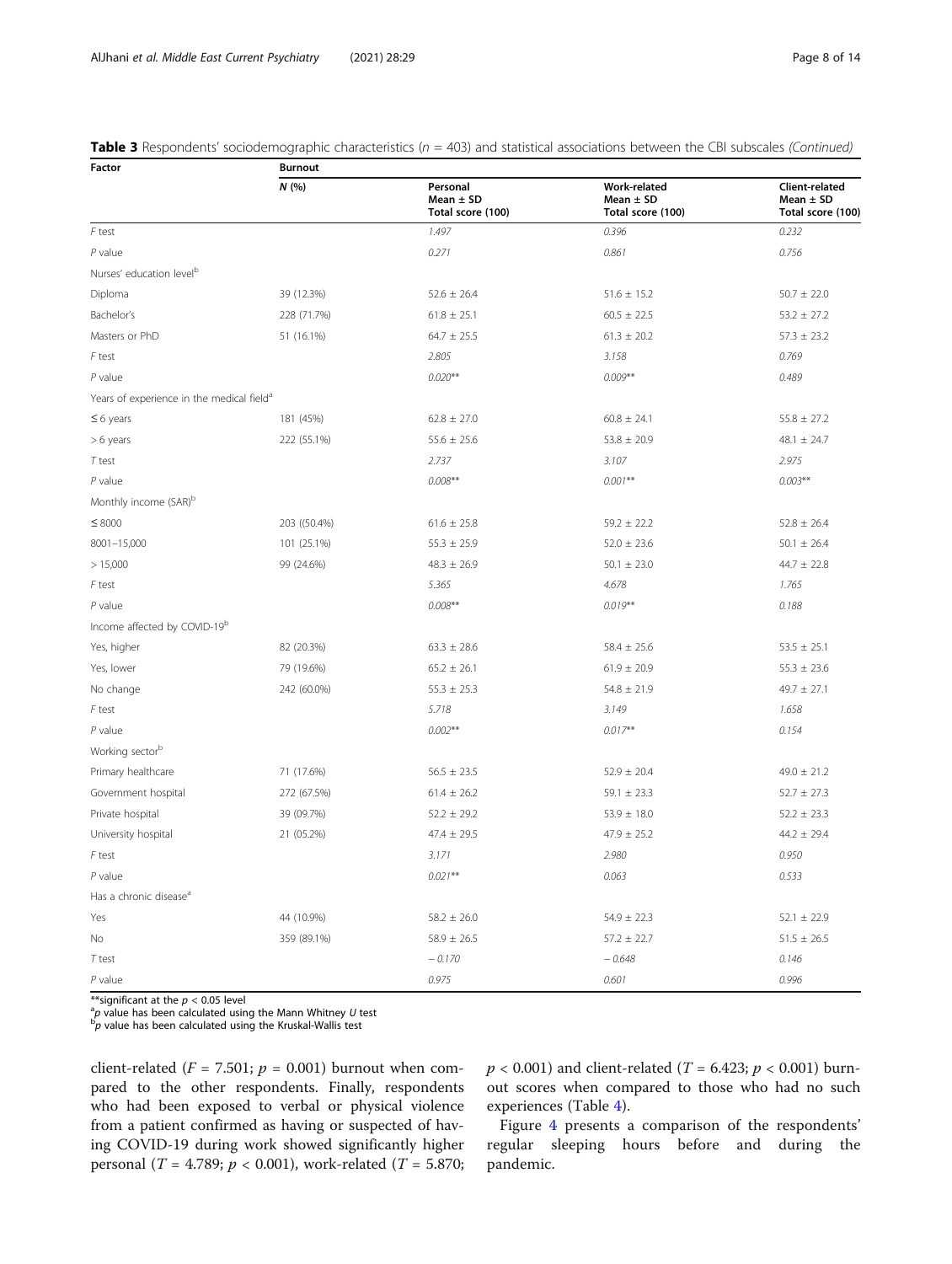<span id="page-8-0"></span>**Table 4** Respondents' experiences during the COVID-19 pandemic ( $n = 403$ ) and statistical associations between the CBI subscales

| Factor                 | <b>Burnout</b>                                            |                                                                               |                                                           |                                                             |  |  |  |
|------------------------|-----------------------------------------------------------|-------------------------------------------------------------------------------|-----------------------------------------------------------|-------------------------------------------------------------|--|--|--|
|                        | N(%)                                                      | Personal<br>Mean $\pm$ SD<br>Total score (100)                                | <b>Work-related</b><br>Mean $\pm$ SD<br>Total score (100) | <b>Client related</b><br>Mean $\pm$ SD<br>Total score (100) |  |  |  |
|                        | Previous experience of an infectious epidemic/pandemic    |                                                                               |                                                           |                                                             |  |  |  |
| Yes                    | 117 (29.0%)                                               | $57.8 \pm 29.5$                                                               | $57.5 \pm 24.7$                                           | $52.4 \pm 28.4$                                             |  |  |  |
| No                     | 286 (71.0%)                                               | $59.3 \pm 25.1$                                                               | $56.7 \pm 21.8$                                           | $51.2 \pm 25.1$                                             |  |  |  |
| T-test                 |                                                           | $-0.507$                                                                      | 0.313                                                     | 0.398                                                       |  |  |  |
| P-value                |                                                           | 0.977                                                                         | 0.686                                                     | 0.740                                                       |  |  |  |
|                        | Previous experience of infection control                  |                                                                               |                                                           |                                                             |  |  |  |
| Yes                    | 185 (45.9%)                                               | $58.7 \pm 27.6$                                                               | $58.6 \pm 23.4$                                           | $53.4 \pm 26.8$                                             |  |  |  |
| No                     | 218 (54.1%)                                               | $59.0 \pm 25.5$                                                               | $55.6 \pm 21.9$                                           | $49.9 \pm 25.4$                                             |  |  |  |
| $T$ test               |                                                           | $-0.115$                                                                      | 1.305                                                     | 1.353                                                       |  |  |  |
| $P$ value              |                                                           | 0.960                                                                         | 0.163                                                     | 0.159                                                       |  |  |  |
| Infected with COVID-19 |                                                           |                                                                               |                                                           |                                                             |  |  |  |
| Yes                    | 58 (14.4%)                                                | $61.9 \pm 26.8$                                                               | $60.7 \pm 22.1$                                           | $55.5 \pm 25.8$                                             |  |  |  |
| No                     | 345 (85.6%)                                               | $58.4 \pm 26.4$                                                               | $56.3 \pm 22.7$                                           | $50.9 \pm 26.1$                                             |  |  |  |
| $T$ test               |                                                           | 0.969                                                                         | 1.346                                                     | 1.238                                                       |  |  |  |
| $P$ value              |                                                           | 0.305                                                                         | 0.216                                                     | 0.210                                                       |  |  |  |
| Tested for COVID-19    |                                                           |                                                                               |                                                           |                                                             |  |  |  |
| Yes                    | 263 (65.3%)                                               | $59.6 \pm 26.4$                                                               | $57.9 \pm 22.9$                                           | $52.3 \pm 25.5$                                             |  |  |  |
| No                     | 140 (34.7%)                                               | $57.6 \pm 26.5$                                                               | $55.1 \pm 21.9$                                           | $50.2 \pm 27.2$                                             |  |  |  |
| $T$ test               |                                                           | 0.698                                                                         | 1.185                                                     | 0.765                                                       |  |  |  |
| $P$ value              |                                                           | 0.563                                                                         | 0.386                                                     | 0.523                                                       |  |  |  |
|                        | Quarantined as a result of COVID-19                       |                                                                               |                                                           |                                                             |  |  |  |
| Yes                    | 191 (47.4%)                                               | $61.9 \pm 25.9$                                                               | $58.3 \pm 22.6$                                           | $51.9 \pm 25.6$                                             |  |  |  |
| No                     | 212 (52.6%)                                               | $56.2 \pm 26.7$                                                               | $55.7 \pm 22.6$                                           | $51.2 \pm 26.6$                                             |  |  |  |
| $T$ test               |                                                           | 2.192                                                                         | 1.134                                                     | 0.277                                                       |  |  |  |
| $P$ value              |                                                           | $0.024***$                                                                    | 0.301                                                     | 0.956                                                       |  |  |  |
|                        |                                                           | Close person (e.g. family member, friend or co-worker) infected with COVID-19 |                                                           |                                                             |  |  |  |
| Yes                    | 231 (57.3%)                                               | $63.4 \pm 25.1$                                                               | $60.9 \pm 21.7$                                           | $54.9 \pm 24.1$                                             |  |  |  |
| <b>No</b>              | 172 (42.7%)                                               | $52.8 \pm 27.1$                                                               | $51.6 \pm 22.8$                                           | $46.9 \pm 27.9$                                             |  |  |  |
| $T$ test               |                                                           | 4.033                                                                         | 4.203                                                     | 3.117                                                       |  |  |  |
| $P$ value              |                                                           | $< 0.001$ $^{\ast\ast}$                                                       | $< 0.001$ **                                              | $0.008$ **                                                  |  |  |  |
|                        | Assigned to work in a different specialty due to COVID-19 |                                                                               |                                                           |                                                             |  |  |  |
| Yes                    | 167 (41.4%)                                               | $65.6 \pm 25.3$                                                               | $61.2 \pm 22.9$                                           | $56.3 \pm 25.7$                                             |  |  |  |
| No                     | 236 (58.6%)                                               | $54.1 \pm 26.3$                                                               | $53.9 \pm 21.9$                                           | $48.2 \pm 25.9$                                             |  |  |  |
| T test                 |                                                           | 4.380                                                                         | 3.242                                                     | 3.124                                                       |  |  |  |
| $P$ value              |                                                           | $< 0.001$ **                                                                  | $0.001**$                                                 | $0.003**$                                                   |  |  |  |
|                        | Assigned to treat patients with COVID-19                  |                                                                               |                                                           |                                                             |  |  |  |
| Yes                    | 227 (56.3%)                                               | $63.9 \pm 25.5$                                                               | $62.4 \pm 22.8$                                           | $56.7 \pm 25.9$                                             |  |  |  |
| No                     | 176 (43.7%)                                               | $52.3 \pm 24.9$                                                               | $49.9 \pm 20.4$                                           | $44.8 \pm 24.7$                                             |  |  |  |
| T test                 |                                                           | 4.469                                                                         | 5.712                                                     | 4.659                                                       |  |  |  |
| $P$ value              |                                                           | $< 0.001$ **                                                                  | $< 0.001$ **                                              | $< 0.001$ **                                                |  |  |  |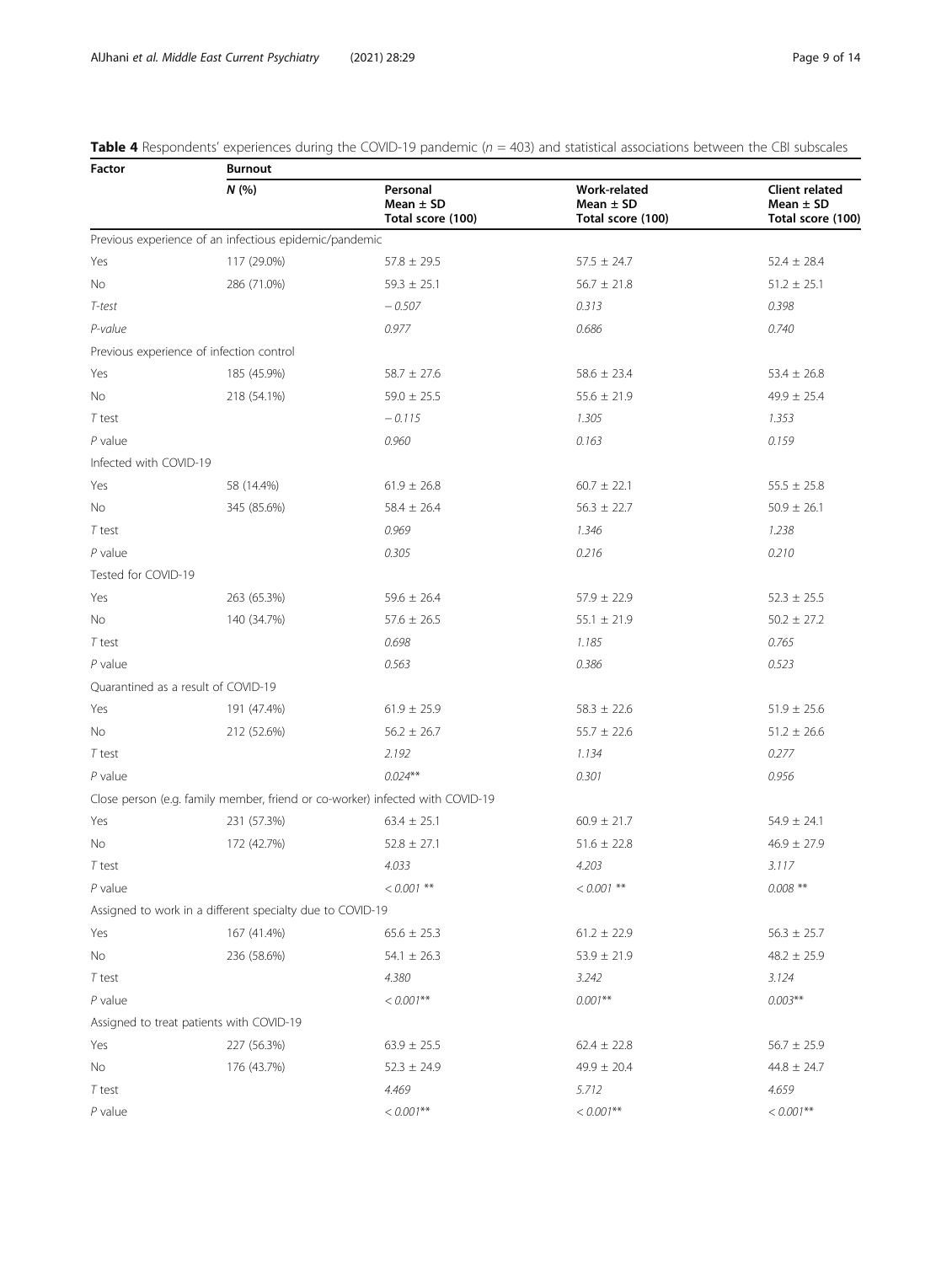<span id="page-9-0"></span>

| Table 4 Respondents' experiences during the COVID-19 pandemic (n = 403) and statistical associations between the CBI subscales |  |
|--------------------------------------------------------------------------------------------------------------------------------|--|
| (Continued)                                                                                                                    |  |

| Factor    | <b>Burnout</b>                                             |                                                                                          |                                                           |                                                             |  |  |  |
|-----------|------------------------------------------------------------|------------------------------------------------------------------------------------------|-----------------------------------------------------------|-------------------------------------------------------------|--|--|--|
|           | N(%                                                        | Personal<br>Mean $\pm$ SD<br>Total score (100)                                           | <b>Work-related</b><br>Mean $\pm$ SD<br>Total score (100) | <b>Client related</b><br>Mean $\pm$ SD<br>Total score (100) |  |  |  |
|           | Received incentives from work during COVID-19 <sup>a</sup> |                                                                                          |                                                           |                                                             |  |  |  |
| Yes       | 76 (18.9%)                                                 | $61.2 \pm 28.4$                                                                          | $60.3 \pm 24.4$                                           | $57.5 \pm 24.5$                                             |  |  |  |
| No        | 327 (81.1%)                                                | $58.3 \pm 26.0$                                                                          | $56.2 \pm 22.1$                                           | $50.2 \pm 26.3$                                             |  |  |  |
| $T$ test  |                                                            | 0.842                                                                                    | 1.428                                                     | 2.206                                                       |  |  |  |
| $P$ value |                                                            | 0.313                                                                                    | 0.120                                                     | $0.009**$                                                   |  |  |  |
|           | Working hours affected by COVID-19 <sup>a</sup>            |                                                                                          |                                                           |                                                             |  |  |  |
| Yes       | 277 (68.7%)                                                | $61.7 \pm 25.9$                                                                          | $59.8 \pm 22.4$                                           | $53.7 \pm 26.7$                                             |  |  |  |
| No        | 126 (31.3%)                                                | $52.7 \pm 26.7$                                                                          | $50.8 \pm 21.9$                                           | $46.8 \pm 24.1$                                             |  |  |  |
| $T$ test  |                                                            | 3.210                                                                                    | 3.766                                                     | 2.482                                                       |  |  |  |
| $P$ value |                                                            | $0.003***$                                                                               | $< 0.001$ **                                              | $0.02***$                                                   |  |  |  |
|           | Average daily working hours during COVID-19 <sup>b</sup>   |                                                                                          |                                                           |                                                             |  |  |  |
| 8 h       | 96 (23.8%)                                                 | $49.7 \pm 25.0$                                                                          | $47.5 \pm 20.1$                                           | $45.8 \pm 24.6$                                             |  |  |  |
| > 8 h     | 75 (18.6%)                                                 | $56.7 \pm 23.9$                                                                          | 56.1 $\pm$ 20.6                                           | $50.0 \pm 23.7$                                             |  |  |  |
| >10 h     | 51 (12.7%)                                                 | $56.4 \pm 27.4$                                                                          | $50.2 \pm 21.4$                                           | $43.9 \pm 26.8$                                             |  |  |  |
| >12 h     | 181 (44.9%)                                                | $65.4 \pm 26.4$                                                                          | $64.2 \pm 22.7$                                           | $57.4 \pm 26.4$                                             |  |  |  |
| F test    |                                                            | 8.313                                                                                    | 14.637                                                    | 6.339                                                       |  |  |  |
| $P$ value |                                                            | $< 0.001$ **                                                                             | $< 0.001$ **                                              | $0.001***$                                                  |  |  |  |
|           | Sleeping hours affected by COVID-19 <sup>a</sup>           |                                                                                          |                                                           |                                                             |  |  |  |
| Yes       | 236 (58.6%)                                                | $65.2 \pm 27.1$                                                                          | $62.4 \pm 22.9$                                           | $56.5 \pm 26.8$                                             |  |  |  |
| No        | 167 (41.4%)                                                | $50.0 \pm 22.8$                                                                          | $49.2 \pm 19.8$                                           | $44.5 \pm 23.3$                                             |  |  |  |
| $T$ test  |                                                            | 5.902                                                                                    | 6.015                                                     | 4.669                                                       |  |  |  |
| $P$ value |                                                            | $< 0.001$ **                                                                             | $< 0.001$ **                                              | $< 0.001$ **                                                |  |  |  |
|           |                                                            | Exposed to verbal or physical violence while working with COVID-19 <sup>a</sup> patients |                                                           |                                                             |  |  |  |
| Yes       | 136 (33.7%)                                                | $67.5 \pm 27.9$                                                                          | $65.9 \pm 24.4$                                           | $62.7 \pm 26.5$                                             |  |  |  |
| No        | 267 (66.3%)                                                | $54.5 \pm 24.6$                                                                          | $52.4 \pm 20.3$                                           | $45.9 \pm 23.9$                                             |  |  |  |
| $T$ test  |                                                            | 4.789                                                                                    | 5.870                                                     | 6.423                                                       |  |  |  |
| $P$ value |                                                            | $< 0.001$ **                                                                             | $< 0.001$ **                                              | $< 0.001$ **                                                |  |  |  |

\*\*Significant at the  $p < 0.05$  level

<sup>a</sup>p value calculated using the Mann-Whitney U test<br><sup>b</sup>p value calculated using the Kruskal-Wallis test

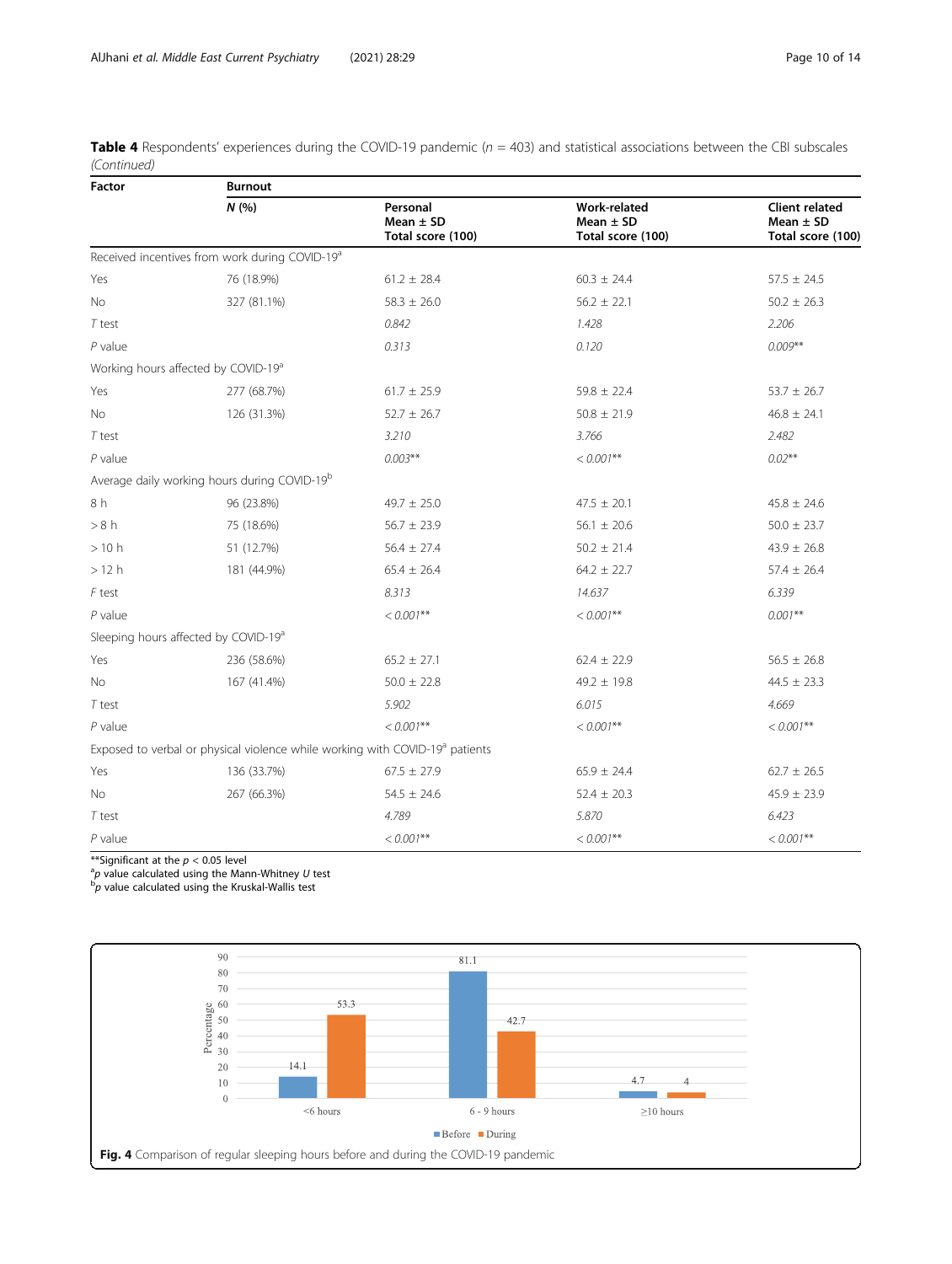# **Discussion**

The present study attempted to determine the frequency and level of burnout among physicians and nurses working in Saudi Arabia during the COVID-19 pandemic. Since there has been little research on this topic in Saudi Arabia, by clarifying the mental health status of HCWs during the pandemic, the present study may provide novel data. Such data are important because analysing HCWs' psychological well-being can contribute to the development of effective coping strategies and other methods to help them address the adversities they have experienced as a result of the pandemic. Earlier studies on burnout have suggested possible causes of administration work, time pressure, independence with decisions and relations with patients and colleagues [[29](#page-12-0)]. In the current study, significant burnout was detected among both physicians and nurses. Several previous studies have reported that, during the pandemic, burnout has been widely frequent among HCWs, which requires immediate attention [\[30](#page-12-0)–[33\]](#page-12-0). Others, however, have reported moderate or minimal burnout [[34](#page-12-0)–[38](#page-12-0)]. In the present study, nurses were more strongly affected by burnout than physicians, similar to Matsuo et al.'s study [[38\]](#page-12-0), who measured burnout using the Maslach Burnout Inventory and found that its prevalence was higher among nurses than physicians. Similarly, Abdelhafiz et al. [[36\]](#page-12-0) reported that the prevalence of burnout is lower among doctors than other HCWs. Dinibutun [[35](#page-12-0)] reported that physicians actively involved in treating patients with COVID-19 have lower burnout than physicians who are not actively involved with such patients.

We also found that those with fewer years of experience in the medical field were more likely to experience burnout when compared to those with longer tenure, similar to Matsuo et al.'s [\[38](#page-12-0)] results. Another study conducted in Saudi Arabia [\[34](#page-12-0)] also reported that HCWs in their initial two-year training period have a higher risk of experiencing burnout. Additionally, we found that younger HCWs (aged 22–35 years) were more likely to experience burnout than older HCWs (aged > 35 years). Conversely, Abdelhafiz et al. [[36\]](#page-12-0) indicated that older HCWs are more likely to develop burnout syndrome. In our study, across all three burnout dimensions, having a higher number of family members also predicts burnout, but gender and marital status produce no significant differences. However, Duarte et al. [\[32](#page-12-0)] and Khasne et al. [[37\]](#page-12-0) report that gender and marital status are both significantly associated with burnout. We also found that some workplace characteristics contribute to burnout among HCWs. For instance, having a close person contract COVID-19 was one of the factors associated with burnout, and this was also documented by Abdelhafiz et al. [[36\]](#page-12-0). Likewise, our findings suggest that HCWs who are tasked with treating patients with COVID-19 and those who are assigned to work in different specialties because of COVID-19 are more likely to experience burnout, and similar findings have been presented in studies conducted in Singapore [[31\]](#page-12-0), Portugal [\[32](#page-12-0)] and the USA [[33\]](#page-12-0).

We found burnout to be frequent among those who had their working hours extended and those whose sleeping hours had decreased, as a result of the pandemic. Similarly, Matsuo et al. [\[38\]](#page-12-0) suggest that decreased sleeping hours in conjunction with a desire for a reduced workload and a desire for appreciation or respect contributes to burnout among HCWs. Finally, we noted that experiencing verbal and physical abuse while working with COVID-19 patients is associated with burnout. Abdelhafiz et al. [\[36\]](#page-12-0) also found that harassment by patients and one's family members increases the risk of developing burnout syndrome.

We also analysed coping strategies used by HCWs to address the effects of burnout during the COVID-19 pandemic. The mean score for adaptive coping was 27.6 (SD: 10.3) out of 48 (57.5%), which can be categorised as a moderate use of adaptive coping strategies. However, the mean score for maladaptive coping was 14.2 (SD: 6.81) out of 36 (39.4%); these higher scores indicate poorer coping strategies. Both the adaptive and maladaptive coping means in this study were higher than previous studies [\[39](#page-12-0)]. Both adaptive and maladaptive coping had higher means among consultant physicians in Saudi Arabia during non-pandemic periods [[27\]](#page-12-0).

Regarding adaptive coping, the mean score for religion was the highest, followed by acceptance, and positive reframing, whereas for maladaptive coping, self-distraction had the highest mean and substance use had the lowest. Previous studies' results on physicians and nurses in Saudi Arabia are consistent with the most and least frequent coping used; however, adaptive coping means were higher in comparison to our results [[27,](#page-12-0) [40](#page-12-0)].

Further, we found an inverse significant correlation between the adaptive coping category and the three burnout dimensions, but the correlation between the maladaptive coping category and these dimensions was insignificant. The observed correlation between the adaptive coping category and burnout indicates that higher burnout scores lead to lower scores for adaptive coping. However, some of the adaptive coping domains also showed negative, significant correlations with the three burnout dimensions. For example, instrumental support was negatively correlated with personal burnout, while acceptance and religion were inversely correlated with work-related burnout. Emotional support was inversely correlated with both personal and work-related burnout, while positive reframing was negatively correlated with physical dimension but positively correlated to both the client and work-related dimension. For the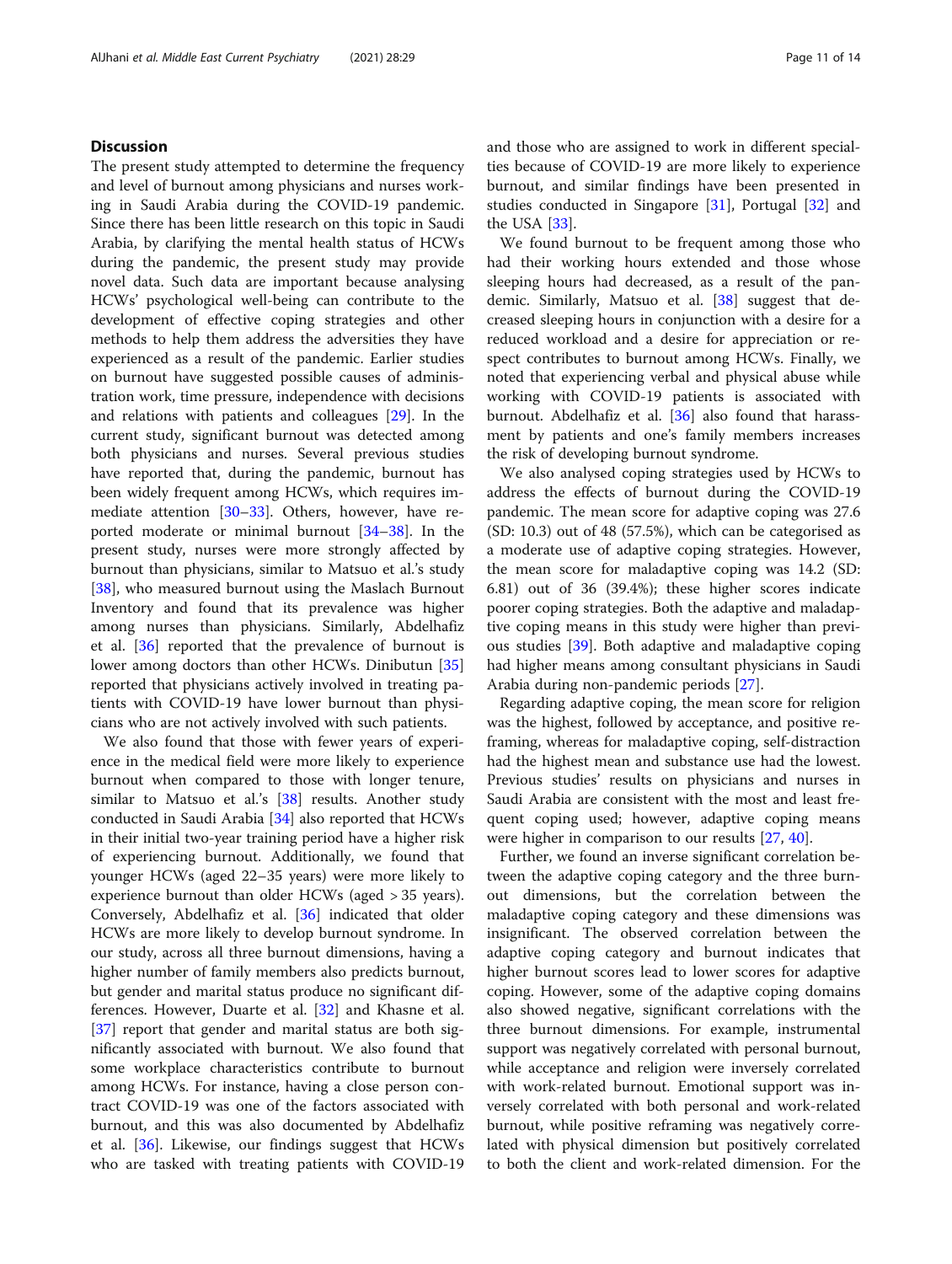<span id="page-11-0"></span>maladaptive coping category, self-distraction showed an inverse correlation with both work-related and clientrelated burnout, but self-blaming was positively correlated with both work-related and client-related burnout.

Previous studies during COVID-19 have found positive reframing, humour and acceptance to be associated with better mental health, while self-distraction, self-blame and venting have been associated with poor mental health [\[41](#page-12-0)]. Others have found emotional and avoidance coping to be associated with stress, anxiety and depression [[42\]](#page-12-0) in addition to disengagement's association with distress [\[43](#page-12-0)]. There has been a consistent correlation between burnout and dysfunctional coping among students [[44\]](#page-12-0) and educators [[45](#page-12-0)]. Additionally, the use of adaptive coping reflects good psychological well-being, which leads to better and safer practice [[46\]](#page-13-0). The current study is the first Saudi Arabia-based study to measure the linear agreement between burnout and coping strategies; the findings could serve as a basis for future reference. However, as this study was conducted during the COVID-19 pandemic, the questionnaire could only be distributed online; this may have affected the response rate and distribution of the sample.

# Conclusions

We found that the frequency of burnout among HCWs, particularly nurses, in Saudi Arabia during the COVID-19 pandemic is significant. Burnout is also frequent among the younger age groups and those in the early years of their medical careers. Furthermore, having a close person infected with COVID-19, being assigned to treat patients with COVID-19, having working hours affected by the pandemic, having longer daily working hours, having sleeping hours affected by the pandemic and experiencing verbal or physical abuse from patients with COVID-19 are also predictors of burnout among HCWs.

It is necessary to pay attention to the mental health status of these HCWs because they are on the frontline of combatting the current pandemic. Institutional management should take proactive steps to help HCWs with suspected burnout. Early intervention is important to improve positive well-being [\[47\]](#page-13-0) and this could include the implementation of a recovery plan for such HCWs and the development of strategies for coping and selfcare. Through such efforts, the psychological well-being of HCWs can be protected during the current crisis.

## Abbreviations

HCWs: Healthcare workers; COVID-19: Coronavirus disease 2019; CBI: Copenhagen Burnout Inventory; Brief-COPE: Coping Orientation to Problems Experienced

#### Acknowledgements

The authors would like to thank the Saudi Commission for their collaboration in Questionnaire distribution.

## Authors' contributions

Conceptualisation, S.A.J. and M.S.; methodology, S.A.J. and H.H.; drafted the questionnaire, S.A.J., H.H., S.J., L.H., K.A. and M.S.; analysing and interpreting the data, S.A.J.; writing—original draft preparation, S.J., L.H. and K.H.; wrote the manuscript, S.A.J., H.H. and M.S. All authors have read and approved the manuscript.

#### Funding

This research did not receive any specific grant from funding agencies in the public, commercial, or not for-profit sector.

#### Availability of data and materials

Data available on request due to restrictions (e.g. privacy or ethical). The data presented in this study are available on request from the corresponding author. The data are not publicly available due to privacy agreement.

#### **Declarations**

#### Ethics approval and consent to participate

The study was approved by the Qassim Regional Research Ethical Committee (code 1441-2007867). Purpose and handling of the study data explained before taking the survey. Informed written online consent was obtained from all participants involved in the study as participation is not completed electronically without consent.

#### Consent for publication

Informed written online consent was obtained from all participants on handling and publication of data.

#### Competing interests

The authors declare that they have no competing interest.

#### Author details

<sup>1</sup>Department of Psychiatry, College of Medicine, Qassim University, Qassim Saudi Arabia. <sup>2</sup> College of Medicine, Qassim University, Qassim, Saudi Arabia.<br><sup>3</sup> Dopartment of Internal Medicine, Gastroenterelogy, King Saud Hernital. <sup>3</sup>Department of Internal Medicine, Gastroenterology, King Saud Hospital, Qassim, Saudi Arabia.

### Received: 18 March 2021 Accepted: 27 April 2021 Published online: 10 June 2021

#### References

- 1. Aryankhesal A, Mohammadibakhsh R, Hamidi Y, Alidoost S, Behzadifar M, Sohrabi R et al (2019) Interventions on reducing burnout in physicians and nurses: a systematic review. Med J Islam Repub Iran 33:77. [https://doi.org/1](https://doi.org/10.47176/mjiri.33.77) [0.47176/mjiri.33.77](https://doi.org/10.47176/mjiri.33.77)
- 2. Sung C-W, Chen C-H, Fan C-Y, Su F-Y, Chang J-H, Hung C-C et al (2020) Burnout in medical staffs during a coronavirus disease (COVID-19) pandemic. SSRN. <https://doi.org/10.2139/ssrn.3594567>
- 3. Ding Y, Yang Y, Yang X, Zhang T, Qiu X, He X et al (2015) The mediating role of coping style in the relationship between psychological capital and burnout among Chinese nurses. PLoS One 10(4). [https://doi.org/10.1371/](https://doi.org/10.1371/journal.pone.0122128) [journal.pone.0122128](https://doi.org/10.1371/journal.pone.0122128)
- 4. Kisely S, Warren N, McMahon L, Dalais C, Henry I, Siskind D (2020) Occurrence, prevention, and management of the psy-chological effects of emerging virus outbreaks on healthcare workers: rapid review and metaanalysis. BMJ. <https://doi.org/10.1136/bmj.m1642>
- 5. Hossain M, Tasnim S, Sultana A, Faizah F, Mazumder H, Zou L et al (2020) Epidemiology of mental health problems in COVID-19: a review. F1000 Research 9:636. <https://doi.org/10.12688/f1000research.24457.1>
- Barello S, Palamenghi L, Graffigna G (2020) Burnout and somatic symptoms among frontline healthcare professionals at the peak of the Italian COVID-19 pandemic. Psychiatry Res 290:113129. [https://doi.org/10.1016/j.psychres.2](https://doi.org/10.1016/j.psychres.2020.113129) [020.113129](https://doi.org/10.1016/j.psychres.2020.113129)
- 7. World Health Organisation. Burn-Out an "Occupational Phenomenon": International Classification of Diseases. Available online: [https://www.who.](https://www.who.int/mental_health/evidence/burn-out/en/) [int/mental\\_health/evidence/burn-out/en/.](https://www.who.int/mental_health/evidence/burn-out/en/) Accessed 1 July 2020.
- 8. Sultana A, Sharma R, Hossain M, Bhattacharya S, Purohit N (2020) Burnout among healthcare providers during COVID-19 pandemic: challenges and evidence-based interventions. SocArXiv. [https://doi.org/1](https://doi.org/10.31235/osf.io/4hxga) [0.31235/osf.io/4hxga](https://doi.org/10.31235/osf.io/4hxga)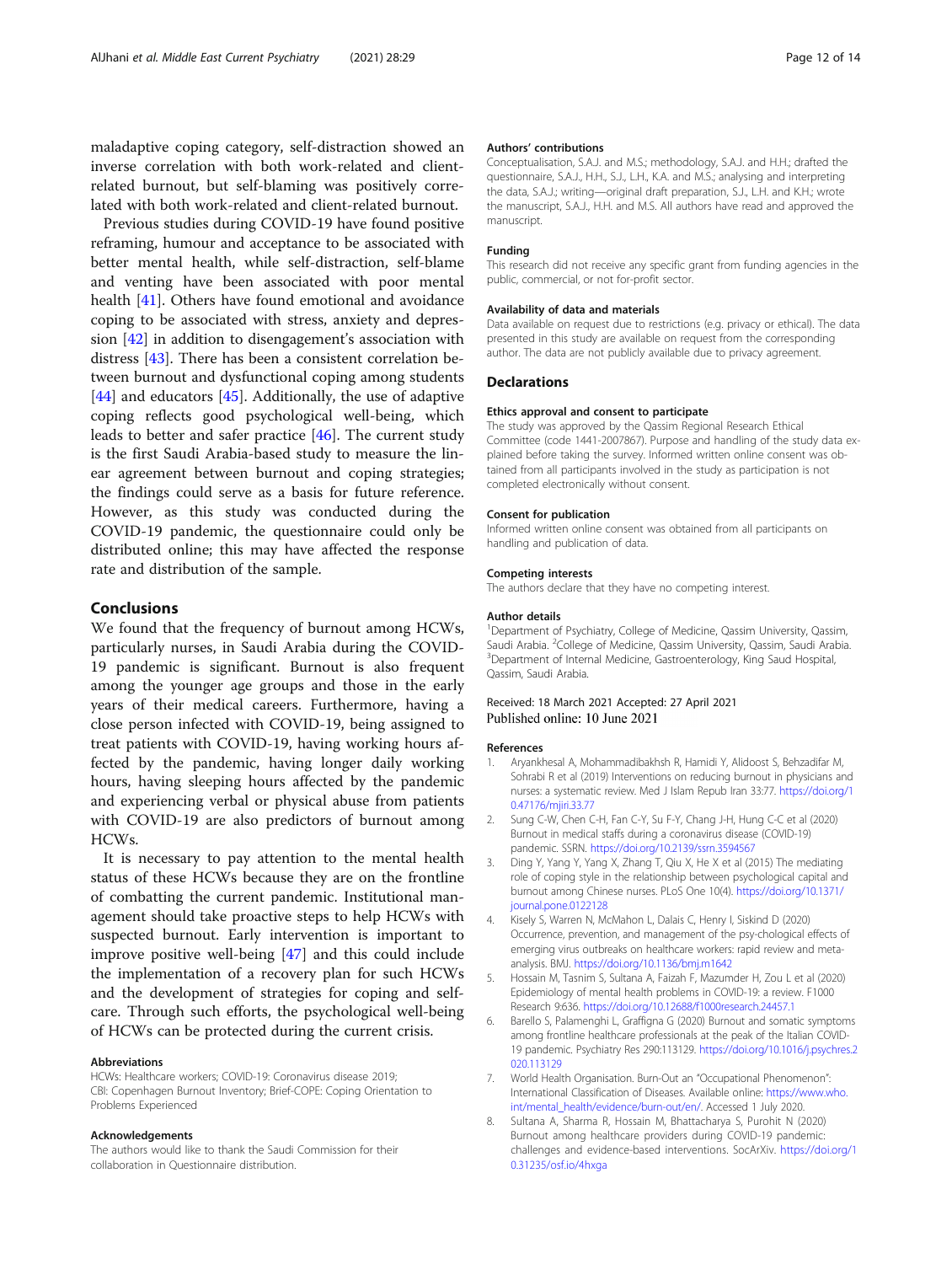- <span id="page-12-0"></span>9. Lai J, Ma S, Wang Y, Zhongxiang C, Jianbo H, Ning W et al (2020) Factors associ-ated with mental health outcomes among healthcare workers exposed to coronavirus disease 2019. JAMA Netw Open 3(3):e203976. <https://doi.org/10.1001/jamanetworkopen.2020.3976>
- 10. Costa B, Pinto IC (2017) Stress, burnout and coping in health professionals: a literature review. Psychol Brain Stud 1(4):1–8
- 11. Woo T, Ho R, Tang A, Tam W (2020) Global prevalence of burnout symptoms among nurses: a systematic review and me-ta-analysis. J Psychiatr Res 123:9–20. <https://doi.org/10.1016/j.jpsychires.2019.12.015>
- 12. Imo UO (2017) Burnout and psychiatric morbidity among doctors in the UK: a systematic literature review of prevalence and associated factors. BJPsych Bull 41:197–204. [https://doi.org/10.1192/pb.bp.116.](https://doi.org/10.1192/pb.bp.116.054247) [054247](https://doi.org/10.1192/pb.bp.116.054247)
- 13. Jalili M, Niroomand M, Hadavand F, Zeinali K, Fotouhi A (2020) Burnout among healthcare professionals during COVID-19 pandemic: a crosssectional study. MedRxiv 2020.06.12.20129650. [https://doi.org/10.1101/2020.](https://doi.org/10.1101/2020.06.12.20129650) [06.12.20129650](https://doi.org/10.1101/2020.06.12.20129650)
- 14. Dimitriu MCT, Pantea-Stoian A, Smaranda AC, Nica AA, Carap AC, Constantin VD et al (2020) Burnout syndrome in Romanian medical residents in time of the COVID-19 pandemic. Med Hypotheses 144:109972. [https://doi.org/10.1](https://doi.org/10.1016/j.mehy.2020.109972) [016/j.mehy.2020.109972](https://doi.org/10.1016/j.mehy.2020.109972)
- 15. Chen Q, Liang M, Li Y, Guo J, Fei D, Wang L, He L et al (2020) Mental health care for medical staff in China during the COVID-19 outbreak. Lancet Psychiatry 7(4):e15–e16. [https://doi.org/10.1016/S2215-0366\(20\)30078-X](https://doi.org/10.1016/S2215-0366(20)30078-X)
- 16. Lazarus RS, Folkman S (1984) Stress, appraisal, and coping. Springer Publishing Company
- 17. Colville GA, Smith JG, Brierley J, Citron K, Nguru NM, Shaunak PD, Tam O, Perkins-Porras L (2017) Coping with staff burnout and work-related posttraumatic stress in intensive care. Pediatr Crit Care Med 18(7):e267– e273. <https://doi.org/10.1097/PCC.0000000000001179>
- 18. Rodríguez-Rey R, Palacios A, Alonso-Tapia J, Pérez E, Álvarez E, Coca A, Mencía S, Marcos A, Mayordomo-Colunga J, Fernández F, Gómez F, Cruz J, Ordóñez O, Llorente A (2019) Burnout and posttraumatic stress in pae-diatric critical care personnel: prediction from resilience and coping styles. Aust Crit care 32(1):46–53. [https://doi.org/10.1016/j.aucc.2](https://doi.org/10.1016/j.aucc.2018.02.003) [018.02.003](https://doi.org/10.1016/j.aucc.2018.02.003)
- 19. Suleiman-Martos N, Gomez-Urquiza JL, Aguayo-Estremera R, Cañadas-De LaFuente GA, De La Fuente-Solana EI, Albendín-García L (2020) The effect of mindfulness training on burnout syndrome in nursing: a systematic review and me-ta-analysis. J Adv Nurs 76(5):1124–1140. [https://doi.org/10.1111/ja](https://doi.org/10.1111/jan.14318) [n.14318](https://doi.org/10.1111/jan.14318)
- 20. Chemali Z, Ezzeddine FL, Gelaye B, Dossett ML, Salameh J, Bizri M et al (2019) Burnout among healthcare providers in the complex environment of the Middle East: a systematic review. BMC Public Health 19:1337. [https://doi.](https://doi.org/10.1186/s12889-019-7713-1) [org/10.1186/s12889-019-7713-1](https://doi.org/10.1186/s12889-019-7713-1)
- 21. Tesini BL (2020) Coronaviruses and acute respiratory syndromes (COVID-19, MERS, and SARS) Available from: [https://www.msdmanuals.com/professiona](https://www.msdmanuals.com/professional/infectious-diseases/respiratory-viruses/coronaviruses-and-acute-respiratory-syndromes-covid-19-mers-and-sars) [l/infectious-diseases/respiratory-viruses/coronaviruses-and-acute-respiratory](https://www.msdmanuals.com/professional/infectious-diseases/respiratory-viruses/coronaviruses-and-acute-respiratory-syndromes-covid-19-mers-and-sars)[syndromes-covid-19-mers-and-sars](https://www.msdmanuals.com/professional/infectious-diseases/respiratory-viruses/coronaviruses-and-acute-respiratory-syndromes-covid-19-mers-and-sars)
- 22. Biksegn A, Kenfe T, Matiwos S, Eshetu G (2016) Burnout status at work among healthcare professionals in a tertiary hospital. Ethiop J Health Sci 26(2):101–108. <https://doi.org/10.4314/ejhs.v26i2.3>
- 23. Ruiz EM, Gómez-Quintero HB, Lluis SM (2013) Validation of the Copenhagen burnout inventory to assess professional burn-out in Spain. Rev Esp Salud Publica 87(2):165–179. [https://doi.org/10.4321/s113](https://doi.org/10.4321/s1135-57272013000200006) [5-57272013000200006](https://doi.org/10.4321/s1135-57272013000200006)
- 24. Kristensen TS, Borritz M, Villadsen E, Christensen KB (2005) The Copenhagen burnout inventory: a new tool for the assess-ment of burnout. Work Stress 19(3):192–207. <https://doi.org/10.1080/02678370500297720>
- 25. Thrush CR, Guise JB, Gathright MM, Messias E, Flynn V, Belknap T et al (2019) A one-year institutional view of resident physician burnout. Acad Psychiatry 43(4):361–368. <https://doi.org/10.1007/s40596-019-01043-9>
- 26. Moore BC, Biegel DE, McMahon TJ (2011) Maladaptive coping as a mediator of family stress. J Soc Work Pract Addict 11(1):17–39. [https://doi.org/10.1](https://doi.org/10.1080/1533256X.2011.544600) [080/1533256X.2011.544600](https://doi.org/10.1080/1533256X.2011.544600)
- 27. Alosaimi FD, Alawad HS, Alamri AK, Saeed AI, Aljuaydi KA, Alotaibi AS et al (2018) Stress and coping among consultant physicians working in Saudi Arabia. Ann Saudi Med 38(3):214–224. [https://doi.org/10.5144/02](https://doi.org/10.5144/0256-4947.2018.214) [56-4947.2018.214](https://doi.org/10.5144/0256-4947.2018.214)
- 28. Alharbi H, Alshehry A (2019) Perceived stress and coping strategies among ICU nurses in government tertiary hospitals in Saudi Arabia: a cross-

sectional study. Ann Saudi Med 39(1):48–55. [https://doi.org/10.5144/0256-4](https://doi.org/10.5144/0256-4947.2019.48) [947.2019.48](https://doi.org/10.5144/0256-4947.2019.48)

- 29. Odonkor ST, Frimpong K (2020) Burnout among healthcare professionals in Ghana: a critical assessment. Liu R, editor. Biomed Res Int 2020:1614968. <https://doi.org/10.1155/2020/1614968>
- 30. Roslan NS, Yusoff MS, Ab Razak A, Morgan K (2021) Burnout prevalence and its associating factors among Malaysian healthcare workers during COVID-19 pandemic: an embedded mixed-method study. Healthcare 9(1):90. <https://doi.org/10.20944/preprints202012.0463.v1>
- 31. Tan BY, Kanneganti A, Lim LJ, Tan M, Chua YX, Tan L et al (2020) Burnout and associated factors among healthcare workers in Singapore during the COVID-19 pandemic. J Am Med Dir Assoc 21(12):1751–1758. [https://doi.](https://doi.org/10.1016/j.jamda.2020.09.035) [org/10.1016/j.jamda.2020.09.035](https://doi.org/10.1016/j.jamda.2020.09.035)
- 32. Duarte I, Teixeira A, Castro L, Marina S, Ribeiro C, Jácome C et al (2020) Burnout among Portuguese healthcare workers during the COVID-19 pandemic. BMC Public Health 20(1):1885. [https://doi.org/10.1186/s12889-02](https://doi.org/10.1186/s12889-020-09980-z) [0-09980-z](https://doi.org/10.1186/s12889-020-09980-z)
- 33. Morgantini LA, Naha U, Wang H, Francavilla S, Acar Ö, Flores JM, Crivellaro S, Moreira D, Abern M, Eklund M, Vigneswaran HT, Weine SM (2020) Factors contributing to healthcare professional burnout during the COVID-19 pandemic: a rapid turnaround global survey. PlosOne 15(9). [https://doi.org/1](https://doi.org/10.1371/journal.pone.0238217) [0.1371/journal.pone.0238217](https://doi.org/10.1371/journal.pone.0238217)
- 34. Alkhamees AA, Assiri H, Alharbi HY, Nasser A, Alkhamees MA Burnout and depression among psychiatry residents during COVID-19 pandemic. Human Resour Health (under review). [https://doi.org/10.212](https://doi.org/10.21203/rs.3.rs-41970/v2) [03/rs.3.rs-41970/v2](https://doi.org/10.21203/rs.3.rs-41970/v2)
- 35. Dinibutun SR (2020) Factors associated with burnout among physicians: an evaluation during a period of COVID-19 pandemic. J Healthc Leadersh 12: 85. <https://doi.org/10.2147/jhl.s270440>
- 36. Abdelhafiz AS, Ali A, Ziady HH, Maaly AM, Alorabi M, Sultan EA (2020) Prevalence, associated factors, and conse-quences of burnout among Egyptian physicians during COVID-19 pandemic. Front Public Health 8:864. <https://doi.org/10.3389/fpubh.2020.590190>
- 37. Khasne RW, Dhakulkar BS, Mahajan HC, Kulkarni AP (2020) Burnout among healthcare workers during COVID-19 pan-demic in India: results of a questionnaire-based survey. Indian J Crit Care Med 24(8):664. [https://doi.](https://doi.org/10.5005/jp-journals-10071-23518) [org/10.5005/jp-journals-10071-23518](https://doi.org/10.5005/jp-journals-10071-23518)
- 38. Matsuo T, Kobayashi D, Taki F, Sakamoto F, Uehara Y, Mori N et al (2020) Prevalence of healthcare worker burnout during the coronavirus disease 2019 (COVID-19) pandemic in Japan. JAMA Netw Open 3(8). [https://doi.](https://doi.org/10.1001/jamanetworkopen.2020.17271) [org/10.1001/jamanetworkopen.2020.17271](https://doi.org/10.1001/jamanetworkopen.2020.17271)
- 39. Mahmoud JSR, Staten R, Hall LA, Lennie TA (2012) The relationship among young adult college students' depression, anxiety, stress, demographics, life satisfaction, and coping styles. Issues Ment Health Nurs 33(3):149–156. <https://doi.org/10.3109/01612840.2011.632708>
- 40. Alharbi H, Alshehry A (2019) Perceived stress and coping strategies among ICU nurses in government tertiary hospitals in Sau-di Arabia: a crosssectional study. Ann Saudi Med 39(1):48–55 Available from: [https://](https://europepmc.org/articles/PMC6464677) [europepmc.org/articles/PMC6464677](https://europepmc.org/articles/PMC6464677)
- 41. Gurvich C, Thomas N, Thomas EHX, Hudaib A-R, Sood L, Fabiatos K et al (2020) Coping styles and mental health in response to societal changes during the COVID-19 pandemic. Int J Soc Psychiatry 0(0):0020764020961790. <https://doi.org/10.1177/0020764020961790>
- 42. Ismail M, Lee KY, Sutrisno Tanjung A, Ahmad Jelani IA, Abdul Latiff R, Abdul Razak H et al (2020) The prevalence of psy-cho-logical distress and its association with coping strategies among medical interns in Malaysia: a national-level cross-sectional study. Asia Pac Psychiatry n/ a(n/a):e12417 Available from: [https://onlinelibrary.wiley.com/doi/abs/1](https://onlinelibrary.wiley.com/doi/abs/10.1111/appy.12417) [0.1111/appy.12417](https://onlinelibrary.wiley.com/doi/abs/10.1111/appy.12417)
- 43. Nielsen MB, Knardahl S (2014) Coping strategies: a prospective study of patterns, stability, and relationships with psychological distress. Scand J Psychol 55(2):142–150 Available from: [https://onlinelibrary.wiley.com/doi/a](https://onlinelibrary.wiley.com/doi/abs/10.1111/sjop.12103) [bs/10.1111/sjop.12103](https://onlinelibrary.wiley.com/doi/abs/10.1111/sjop.12103)
- 44. Prinz P, Hertrich K, Hirschfelder U, de Zwaan M (2012) Burnout, depression and depersonalisation—psychological factors and coping strategies in dental and medical students. GMS Z Med Ausbild 29(1):Doc10 Available from: <https://pubmed.ncbi.nlm.nih.gov/22403595>
- 45. Hastings RP, Brown T (2002) Coping strategies and the impact of challenging behaviors on special educators' burnout. Ment Retard 40(2): 148–156. [https://doi.org/10.1352/0047-6765\(2002\)040%3C0148:CSATIO%3](https://doi.org/10.1352/0047-6765(2002)040%3C0148:CSATIO%3E2.0.CO) [E2.0.CO](https://doi.org/10.1352/0047-6765(2002)040%3C0148:CSATIO%3E2.0.CO)